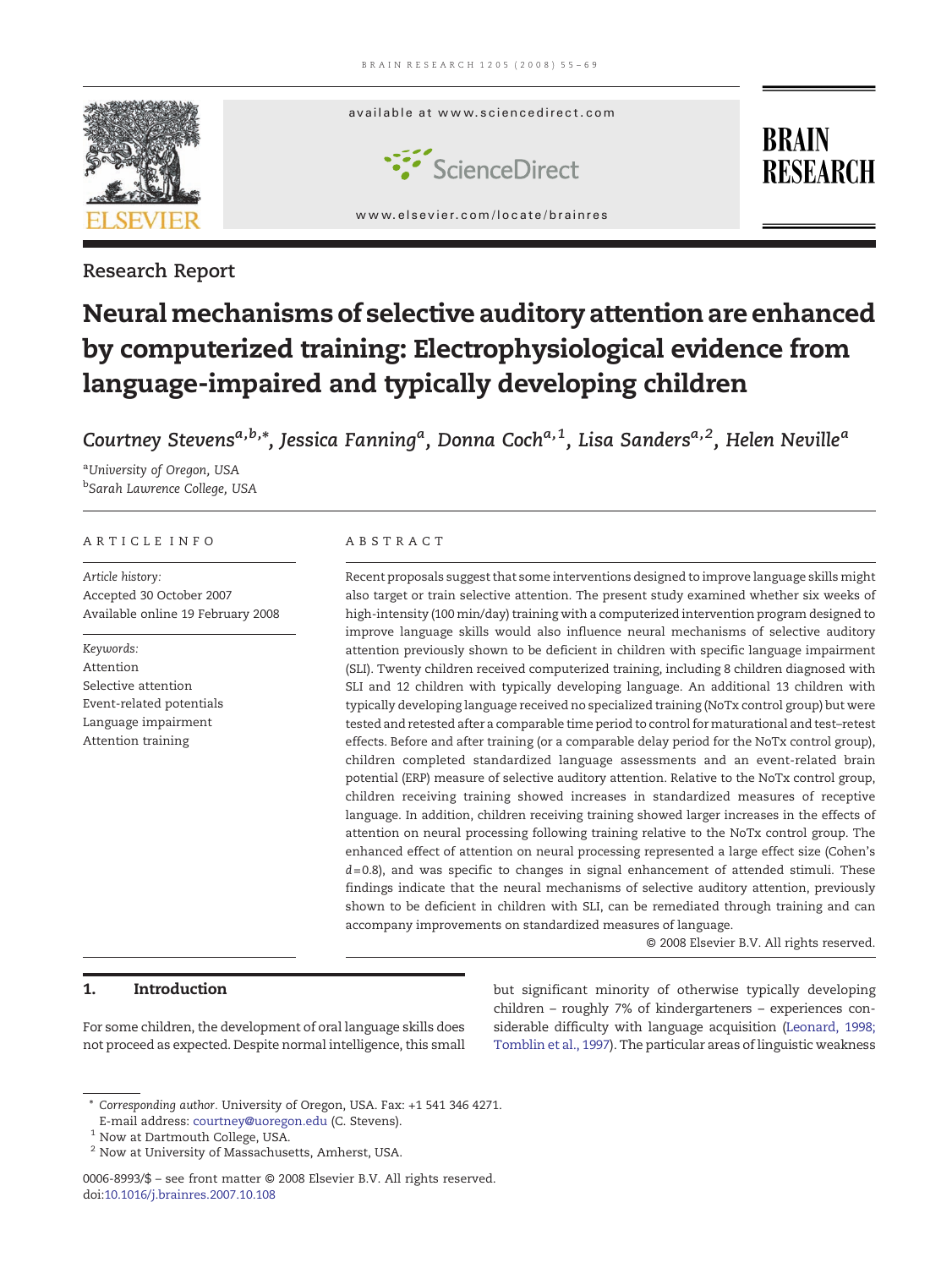vary from one child to the next, and many of these children also experience subtle deficits in nonlinguistic aspects of sensory processing (for a review, see [Leonard, 1998\)](#page-13-0). Given the heterogeneity of deficits in children with specific language impairment (SLI), a major challenge for intervention research is to identify what skills should be targeted by language training programs and what benefits can be expected to result from such training.

Recent proposals suggest that some interventions that have been developed to improve language skills might also train, or improve language in part by training, selective attention ([Gillam, 1999; Gillam et al., 2001a,b; Hari and Renvall, 2001;](#page-13-0) [Sundberg and Lacerda, 2003\)](#page-13-0). However, to date no studies have examined the effects of putative language training programs on measures of selective attention. The overarching goal of the present study was to examine whether intensive training with a computerized intervention program designed to improve language skills also leads to changes in the neural mechanisms of selective auditory attention previously shown to be deficient in children with SLI ([Stevens et al., 2006\)](#page-14-0).

#### 1.1. Attention deficits in SLI

Current hypotheses about the underlying causes of SLI differ in the relative emphasis placed on linguistic versus sensory/cognitive mechanisms. For example, several researchers have proposed that SLI is characterized by deficits in aspects of syntax and morphology [\(Chiat and Hirson, 1987; Rice, 1997; Rice et al., 1998;](#page-13-0) [van der Lely et al., 2004\)](#page-13-0). Although different researchers emphasize different linguistic processes, these theories hold in common the claim that SLI, at least in some children, is fundamentally a language-specific disorder; that is, a disorder specific to the linguistic system. In contrast, other researchers have proposed that SLI emerges from more domain-general deficits in sensory/ cognitive mechanisms, such as reduced speed of processing or difficulty integrating rapidly presented auditory stimuli ([Bishop](#page-12-0) [and McArthur, 2005; Leonard, 1998; McArthur and Bishop, 2005;](#page-12-0) [Tallal et al., 1996](#page-12-0)). Such domain-general deficits are proposed to have particularly profound consequences for those aspects of language that place heavy processing demands on less perceptually salient phonemes and morphemes [\(Leonard, 1998, 1989\)](#page-13-0).

Consistent with the hypothesis that domain-general deficits are characteristic of SLI, several recent behavioral studies have reported deficits in selective attention in children with disorders of language, including SLI and dyslexia [\(Asbjørnsen](#page-12-0) [and Bryden, 1998; Asbjørnsen et al., 2003; Atkinson, 1991;](#page-12-0) [Cherry and Kruger, 1983; Klein and D'Entremont, 1999; Sperling](#page-12-0) [et al., 2005\)](#page-12-0). These studies indicate that children with disorders of language have particular difficulty selectively attending to task-relevant stimuli when co-present task-irrelevant stimuli must be actively filtered. Importantly, the observed attention deficits generalize across both linguistic and nonlinguistic contexts in both the auditory and visual modalities, suggesting that the attention deficit implicated in children with disorders of language is both domain-general and multi-sensory.

# 1.2. Postulated role of attention in interventions for children with SLI

The range of deficits proposed to underlie SLI has given rise to interventions focusing on different aspects of linguistic or

sensory/cognitive systems including grammar, phonological awareness, and rapid auditory processing. Although purely attention-based interventions have not been used with children with SLI, it has been proposed that some interventions for children with SLI may also influence selective attention [\(Gillam, 1999; Gillam et al., 2001a,b; Hari and Renvall,](#page-13-0) [2001; Sundberg and Lacerda, 2003\)](#page-13-0). This proposal has been most prominent in discussions of the Fast ForWord intervention products. The Fast ForWord – Language program, hereafter referred to simply as FFW, targets oral language skills through intensive, computer-based activities with acoustically modified speech and nonspeech sounds ([Tallal, 2004\)](#page-14-0). The program is based on the theory that language deficits arise from more basic perceptual deficits in processing, and specifically in processing sounds that are separated by brief durations or are themselves short in duration [\(Tallal, 2004;](#page-14-0) [Tallal et al., 1998\)](#page-14-0). Children receiving the FFW intervention typically train with the software for 100 min per day, five days per week, for four to six weeks. To date, over half a million children in thousands of public schools across the United States have used the Fast ForWord programs [\(Scientific Learning](#page-13-0) [Corporation, 2007](#page-13-0)).

Although FFW is typically considered an intervention targeting rapid auditory processing, the creators of FFW contend that the program also influences the domain-general systems of memory and attention.3 Other researchers have also suggested that when FFW is effective, it may work in part by training attention or other domain-general mechanisms ([Gillam, 1999; Hari and Renvall, 2001; Sundberg and Lacerda,](#page-13-0) [2003\)](#page-13-0). When FFW is implemented as intended, children spend sustained amounts of time (100 min/day) engaging with and attending to auditory stimuli. Thus, it is reasonable to hypothesize as some clinicians have [\(Gillam, 1999](#page-13-0)), that FFW training improves attention skills in children.

Recent reviews indicate that the evidence for the efficacy of FFW remains controversial (e.g., see [Gillam, 1999; Gillam et al.,](#page-13-0) [2001b; Troia and Whitney, 2003](#page-13-0)). Studies of individual children receiving FFW training with one-on-one coaching indicate that gains in standardized assessments of language can approach or exceed one standard deviation in magnitude [\(Friel-](#page-13-0)[Patti et al., 2001; Loeb et al., 2001\)](#page-13-0). However, the particular areas of language improvement are inconsistent across children, and there is little evidence that language gains are related to performance measures on FFW tasks [\(Borman and](#page-13-0) [Benson, 2006; Cohen et al., 2005; Friel-Patti et al., 2001; Loeb](#page-13-0) [et al., 2001](#page-13-0)). When FFW has been directly compared to other intervention programs (e.g., Lindamood Phoneme Sequencing Program, Laureate Learning Systems, Earobics), the gains from different interventions are generally indistinguishable [\(Cohen](#page-13-0) [et al., 2005; Gillam et al., 2001a; Pokorni et al., 2004; Sundberg](#page-13-0) [and Lacerda, 2003](#page-13-0)). Although there is great variability in the presence and magnitude of standardized test gains depending upon the study and particular implementation procedure, it is remarkable that training effects are seldom treatment-specific. It has been suggested [\(Gillam et al., 2001a,b; Sundberg and](#page-13-0) [Lacerda, 2003\)](#page-13-0) that the similar gains observed across FFW and other computer-based ([Cohen et al., 2005; Pokorni et al., 2004;](#page-13-0)

<sup>&</sup>lt;sup>3</sup> For a description, see the Scientific Learning Corporation web site, [http://www.scilearn.com/prod2/ffwd/main=home/hp#maps.](http://www.scilearn.com/prod2/ffwd/main=home/hp#maps)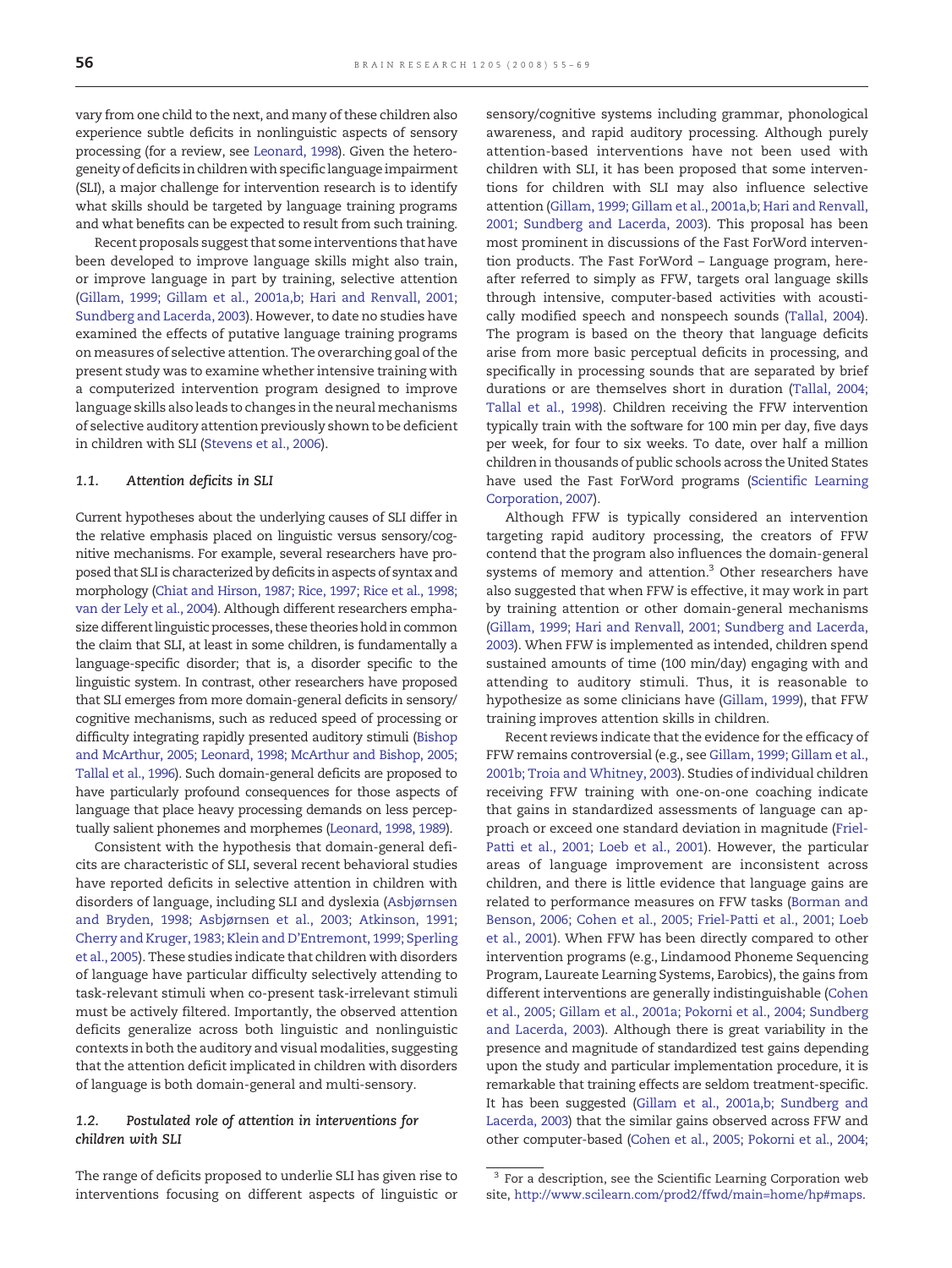[Sundberg and Lacerda, 2003\)](#page-13-0) and interpersonally-delivered [\(Gillam et al., 2001a; Pokorni et al., 2004](#page-13-0)) interventions might reflect the common influence of these interventions on selective attention.

A recent neuroimaging study provides preliminary support for the hypothesis that FFW may influence attentional systems [\(Temple et al., 2003\)](#page-14-0). In this study, twenty adolescents with dyslexia received Fast ForWord training. Before and after training, children completed a phonological processing task during functional magnetic resonance imaging (fMRI) scanning. Following training, the children with dyslexia showed increased recruitment of brain regions associated with phonological processing, as well as increased activation in the anterior cingulate, an area associated with attentional control [\(Bush et](#page-13-0) [al., 2000](#page-13-0)). The same changes were not observed in a typically developing, no-treatment control group retested after a comparable period of time. As the authors noted, the observed increased activation in the anterior cingulate could be an indication of changes in attentional skills related to FFW training. However, to our knowledge no studies have directly examined whether training with FFW influences the neural mechanisms of selective attention.

#### 1.3. Electrophysiology of selective auditory attention

Event-related brain potentials (ERPs) are changes in the electrical activity of the brain in response to specific events. ERPs can be recorded with surface electrodes placed on the scalp and, for over 30 years, have been used as a noninvasive method to examine the mechanisms of selective auditory attention in adult humans. In a classic selective auditory attention ERP paradigm, separate streams of auditory stimuli (e.g., tone pips) are presented to each ear [\(Hillyard et al., 1973](#page-13-0)). Participants attend to one of the two streams to detect rare target events, and ERPs are recorded to standard (non-target) stimuli in the attended and ignored stream. A comparison of the ERPs elicited by stimuli in the attended and ignored streams reveals the effects of selective attention on sensorineural processing: A number of studies have reported that approximately 100 ms after sounds are presented, the first negative wave (N1) of the ERP is amplified (i.e., more negative) in response to stimuli in the attended relative to the ignored stream ([Hillyard et al., 1973, 1987; Woldoff and Hillyard, 1991](#page-13-0)). This early amplification likely results from the joint processes of signal enhancement of the attended stimuli and suppression of the competing stimuli presented in the ignored channel. Several studies have indicated that these early ERP attention effects have a spatial gradient [\(Teder-Salejarvi and](#page-14-0) [Hillyard, 1998](#page-14-0)), can select for non-spatial auditory dimensions [\(Woods et al., 1991](#page-14-0)), and are apparent in the visual modality, as well ([Hillyard and Anllo-Vento, 1998\)](#page-13-0). This ERP attention effect is associated with improved behavioral performance on detection tasks, as measured by response accuracy (d-prime) and reaction time [\(Neville and Lawson, 1987; Roder et al., 1999;](#page-13-0) [Squires et al., 1973; Teder-Salejarvi and Hillyard, 1998; Teder-](#page-13-0)[Salejarvi et al., 2005\)](#page-13-0).

We have recently conducted studies using similar ERP paradigms with children [\(Coch et al., 2005; Sanders et al.,](#page-13-0) [2006](#page-13-0)). In these studies, separate narrative stories are presented to each ear, and ERPs are recorded to probe stimuli

superimposed on the attended and ignored story. Although children show a broad positivity (rather than an N1) in response to probe stimuli approximately 100 ms after stimuli are presented, the broad positivity is amplified (i.e., more positive) with attention in children as young as three years of age [\(Sanders et al., 2006](#page-13-0)). Interestingly, unlike typically developing children, children with SLI do not show evidence of early attentional modulation in this paradigm, even when performing the task as directed ([Stevens et al., 2006\)](#page-14-0). Further, the deficits in SLI are linked specifically to reduced amplification of the neural response to probes in the attended channel (i.e., signal enhancement) rather than difficulties in suppression of responses to probe stimuli in the ignored channel (i.e., distracter suppression) [\(Stevens et al., 2006\)](#page-14-0).

Given the evidence that attention skills are compromised in children with language or reading impairments [\(Asbjørnsen and](#page-12-0) [Bryden, 1998; Asbjørnsen et al., 2003; Atkinson, 1991; Cherry and](#page-12-0) [Kruger, 1983; Klein and D'Entremont, 1999; Sperling et al., 2005;](#page-12-0) [Stevens et al., 2006](#page-12-0)), any effect of FFW training on attention skills may be particularly beneficial to these children. The electrophysiological data reviewed above suggest that SLI is associated with specific deficits in the neural mechanism of early auditory signal enhancement. Thus, if FFW does influence the mechanisms of selective attention, these changes might be evident in electrophysiological indices of selective auditory attention.

#### 1.4. Overview of the present study

The present study examined whether training with Fast ForWord, when delivered in a controlled laboratory setting by trained FFW coaches, would influence the neural mechanisms of selective auditory attention previously shown to be deficient in children with SLI. Before and after receiving FFW training, children completed an electrophysiological assessment of selective auditory attention. Children were cued to attend to one of two simultaneously presented children's stories differing in content, location (a speaker located to their right or to their left), and narrator voice (male or female). ERPs were recorded to probe stimuli embedded in the attended and unattended stories. The difference in mean amplitude response to probe stimuli when attended versus unattended was compared from pre- to post-intervention. Children also completed the receptive and expressive subscales of the standardized Clinical Evaluation of Language Fundamentals-3 (CELF-3, [Semel](#page-13-0) [et al., 1995\)](#page-13-0) assessment before and after training.

We predicted that training with FFW would increase the effects of attention on early (100-200 ms post-stimulus onset) neural processing, and that these increases would exceed any changes observed in a no-contact control group retested after a comparable period of time. Further, changes were expected to result from increases in the amplitude of response to attended stimuli (i.e., improvements in signal enhancement), as this has been identified as the specific locus of deficits in attentional modulation in children with SLI [\(Stevens et al., 2006](#page-14-0)). We also predicted that FFW training would lead to gains in standardized measures of receptive and expressive language.

Two groups of children received FFW training: a group diagnosed with SLI and presenting with poor receptive language skills ( $n = 8$ ) and a group of typically developing children  $(n = 12)$ . The inclusion of the latter group provided a strong test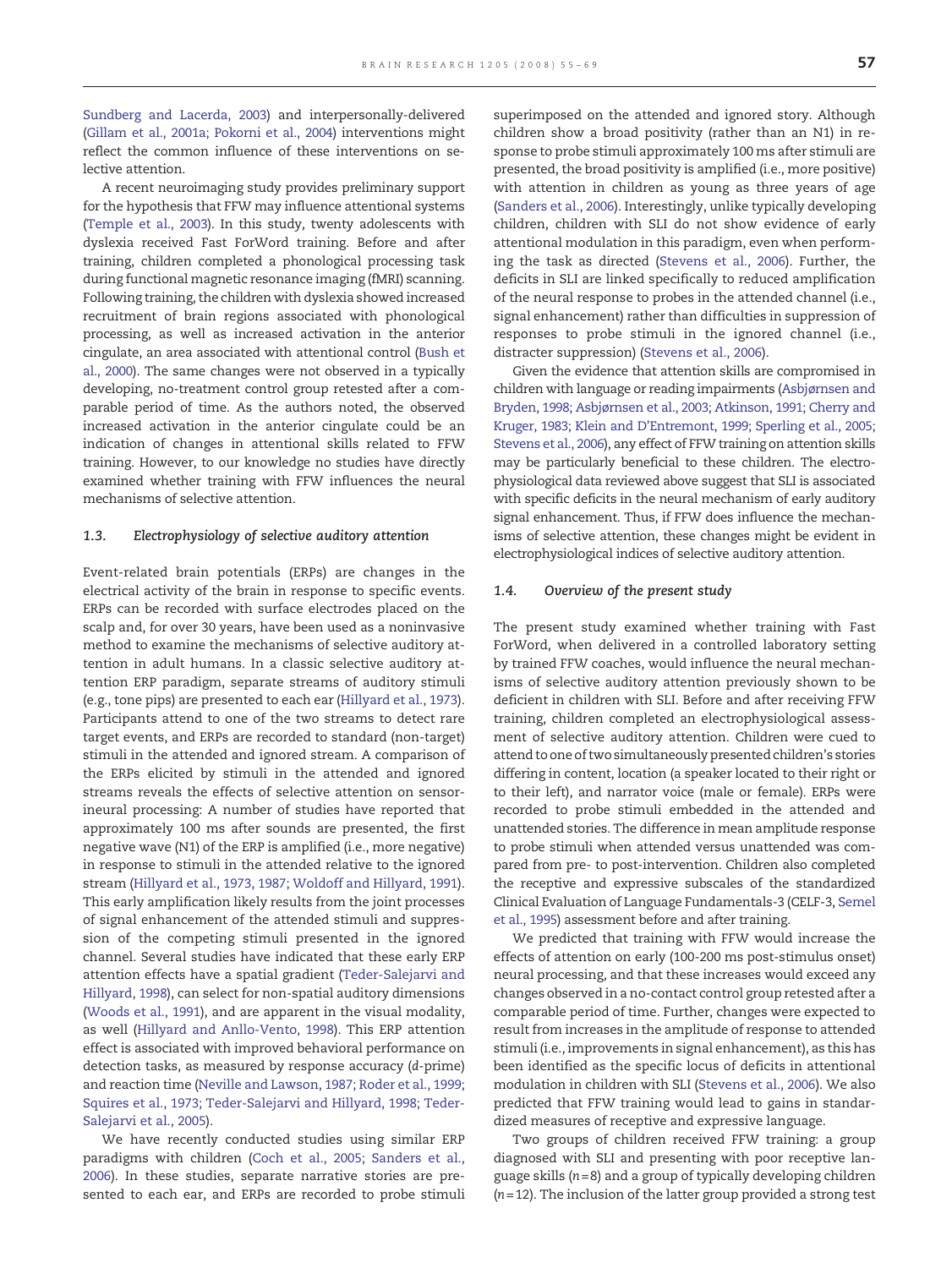<span id="page-3-0"></span>of the hypothesis that training with FFW would also confer advantages to children without poor language or selective attention skills. A no-treatment control group of typically developing children ( $n= 13$ ) was also tested twice, at comparable time points, to control for any maturational or test–retest effects.

# 2. Results

Three dependent measures were examined: CELF-3 receptive language composite scores, CELF-3 expressive language composite scores, and the ERP index of selective auditory attention. Standard scores, which control for participants' age, were used in all analyses of standardized test data. A schematic of the ERP experimental paradigm is provided in Fig. 1. [Table 1](#page-4-0) presents demographic characteristics of the three groups of children (FFW-LI, FFW-TD, NoTx), separately for children with data available for the behavioral and ERP analyses. Changes in each dependent measure from pre- to post-testing were assessed by comparing the gain scores using a one-way ANOVA with three levels of the between-subject factor of Group (FFW-LI, FFW-TD, NoTx). Follow-up t-tests and

contrasts were used to examine the nature of any differences among groups, as indicated below.

# 2.1. Progression through FFW activities

Despite the high level of attendance and multiple methods for progress monitoring, children's actual performance on the FFW games was relatively poor. On average, the FFW-LI group achieved a 41% rate of completion across the FFW exercises, and the FFW-TD group a 55% rate of completion. This difference was not statistically significant. At the end of the training period, only one child in the FFW-LI group and two children in the FFW-TD group had achieved the program-set performance criterion of 80% completion on five of seven exercises.

# 2.2. CELF-3 receptive language scores

Receptive language scores from pre- and post-testing for the three groups are presented in [Table 2](#page-4-0) and [Fig. 2.](#page-4-0) Critical to the hypothesis that FFW training would improve receptive language scores, results indicated differential change from pre- to post-testing across the three groups (main effect of



Fig. 1 – Schematic representation of the ERP selective auditory attention paradigm.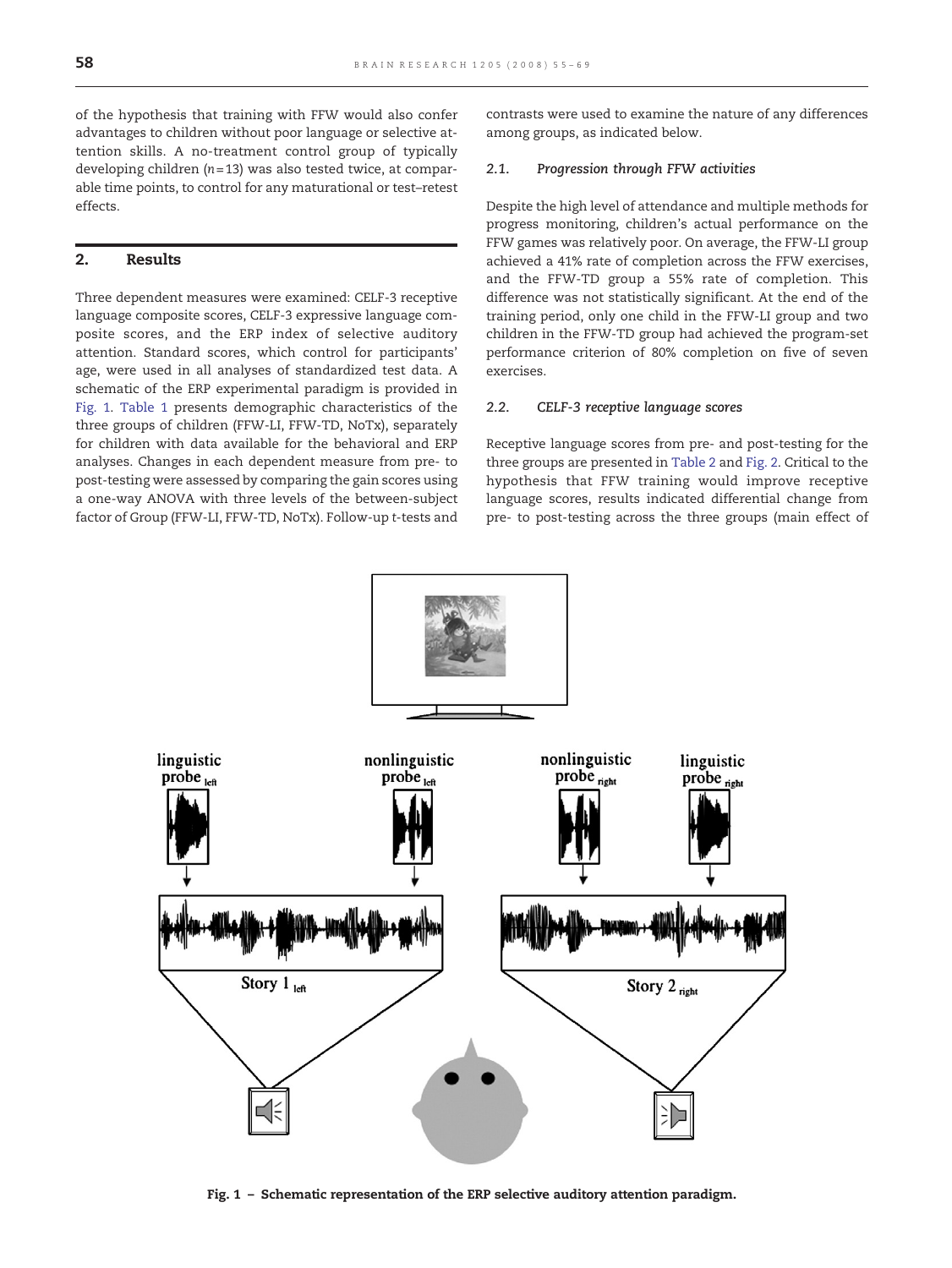<span id="page-4-0"></span>

| Table 1 - Demographic characteristics of participants |  |  |                              |  |  |  |  |
|-------------------------------------------------------|--|--|------------------------------|--|--|--|--|
|                                                       |  |  | FFW-LI FFW-TD NoTx control P |  |  |  |  |

| (a) Participants with standardized test data available    |         |            |         |                     |  |  |  |  |
|-----------------------------------------------------------|---------|------------|---------|---------------------|--|--|--|--|
| N                                                         | 7       | 9          | 13      |                     |  |  |  |  |
| # Male/# Female                                           | 5/2     | 2/7        | 6/7     |                     |  |  |  |  |
| Age                                                       | 7.5(.7) | 7.6(.7)    | 7.7(.7) | ns                  |  |  |  |  |
| Maternal education <sup>a</sup>                           | 4.7(5)  | 5.0(1.2)   | 5.3(.9) | < 0.01 <sup>b</sup> |  |  |  |  |
| Familial SES <sup>c</sup>                                 | 35(13)  | 42(9)      | 44 (12) | ns                  |  |  |  |  |
|                                                           |         |            |         |                     |  |  |  |  |
| (b) Participants with electrophysiological data available |         |            |         |                     |  |  |  |  |
| N                                                         |         | 9          | 11      |                     |  |  |  |  |
| # Male/# Female                                           | 5/2     | 4/5        | 5/6     | -                   |  |  |  |  |
| Age (in years)                                            | 7.2(.9) | 7.6(.8)    | 7.8(.8) | ns                  |  |  |  |  |
| Maternal education <sup>a</sup>                           | 5.1(.9) | $5.0$ (.7) | 5.7(.8) | ns                  |  |  |  |  |
| Familial SES <sup>c</sup>                                 | 39 (16) | 42 (10)    | 42 (12) | ns                  |  |  |  |  |
|                                                           |         |            |         |                     |  |  |  |  |

Standard deviation in parentheses.

Level of maternal education measured using categories from the Hollingshead Index of Social Status ([Hollingshead, 1975\)](#page-13-0). Values range from 1 (less than 7th grade) to 7 (graduate professional training). A score of 4 indicates high school graduation, and a score of 5 represents partial college.

 $<sup>b</sup>$  Post-hoc Tukey's tests indicated that maternal education in the</sup> FFW-LI group was significantly lower than the NoTx control group ( $P < .01$ ). No other between-group differences were statistically significant (all  $P > 0.1$ ).

 $c$  Familial socio-economic status (SES) measured using the Hollingshead Index of Social Status. Scores on the index represent one of five social strata corresponding to upper (55–66), upper-middle (40–54), middle (30–39), lower-middle (20–29), or lower (8–19) class.

Group,  $F(2,26) = 5.01$ ,  $P < .05$ ). Both FFW groups showed evidence of increased receptive language scores following training, with the FFW-LI group increasing +14.2 SS points  $(t(6) = -5.36$ ,  $P<.01$ ), and the FFW-TD group showing a similar trend for improvement with a +5.6 SS point increase  $(t(8)=-2.00, P<.1)$ . In contrast, the NoTx control group showed a non-significant + 0.8 SS change  $(t(12)=-0.30, P=.77)$ . The combined FFW group (FFW-LI and FFW-TD) was directly compared to the NoTx

Table 2 – Standardized test and ERP selective attention scores at pre- and post-test for the FFW-LI, FFW-TD, and NoTx control groups

|                                         | FFW-LI     | FFW-TD      | NoTx control  |  |  |  |
|-----------------------------------------|------------|-------------|---------------|--|--|--|
| Receptive language (SS)                 |            |             |               |  |  |  |
| <b>PRE</b>                              | 78.1 (3.4) | 107.8(3.3)  | 110.4(3.0)    |  |  |  |
| POST                                    | 92.3(3.8)  | 113.4 (3.8) | 111.2(2.9)    |  |  |  |
| Change score                            | $+14.2$    | $+5.6$      | $+0.8$        |  |  |  |
| Expressive language (SS)                |            |             |               |  |  |  |
| <b>PRE</b>                              | 78.0 (4.1) | 104.1(4.6)  | 106.8(4.3)    |  |  |  |
| <b>POST</b>                             | 86.4 (4.4) | 106.1(4.3)  | 109.8 (3.2)   |  |  |  |
| Change score                            | $+8.4$     | $+2.0$      | $+3.0$        |  |  |  |
| Selective attention (mean amp, $\mu$ V) |            |             |               |  |  |  |
| <b>PRE</b>                              | 0.07(0.2)  | 0.63(4)     | $0.52$ (.3)   |  |  |  |
| POST                                    | 1.43(0.4)  | 1.36(.5)    | $0.54$ $(.3)$ |  |  |  |
| Change score                            | $+1.4$     | $+0.7$      | $+0.0$        |  |  |  |

Standard test scores presented as standard scores. ERP selective attention scores presented as mean amplitude of the difference wave (Attended–Unattended) from 100–200 ms post-stimulus onset, indicating the effect of selective attention on sensorineural processing. Standard errors in parentheses.



Fig. 2 – Scores on the CELF receptive language composite. All values are represented in standard score units. Error bars represent standard error of the mean. (a) Receptive language composite scores for the FFW-LI, FFW-TD, and NoTx control groups, separately for pre- and post-testing. (b) Change in receptive language composite score from pre- to post-testing for the FFW-LI, FFW-TD, and NoTx control groups. The FFW-LI group showed significant increases from pre- to post-testing, with the FFW-TD group showing a similar trend. The NoTx control group did not show changes from pre- to post-testing.

control group using a contrast analysis. The FFW-LI and FFW-TD groups were each assigned weights of 0.5, and the NoTx control group was assigned a weight of −1.0. This contrast indicated that the combined FFW group's receptive language scores improved significantly relative to the NoTx control group ( $t(26)$  = 4.32, P<.001). This change represented a Cohen's d effect size of 0.91 relative to changes in the NoTx control group (based on a pooled standard deviation change score of 9.38 SS across the sample of 27 participants).

#### 2.3. CELF-3 expressive language scores

To examine whether the gains observed in receptive language generalized to expressive language measures, a comparable analysis was conducted on children's scores on the CELF-3 expressive language composite. These data are presented in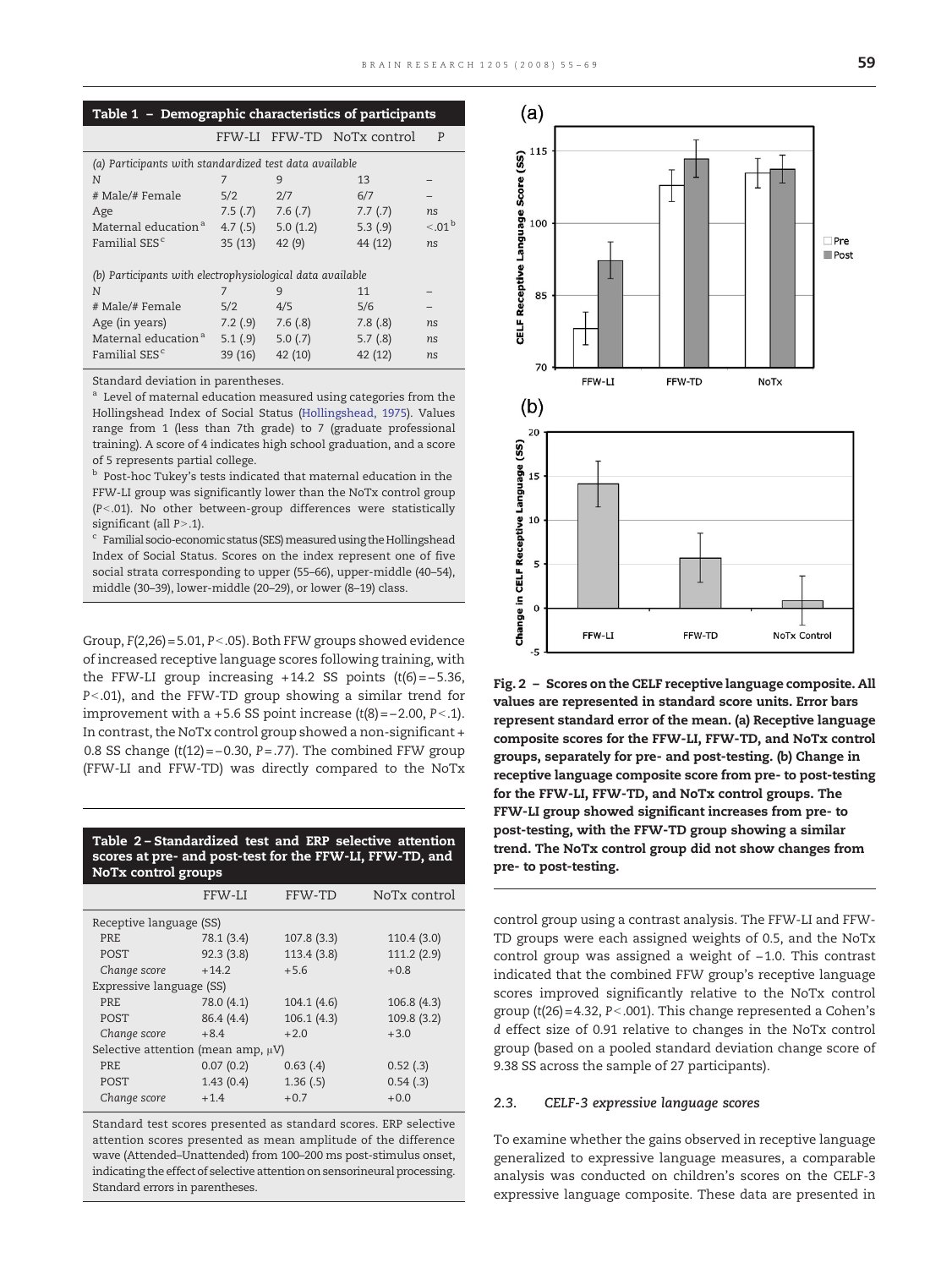

Fig. 3 – Scores on the CELF-3 expressive language composite. All values are represented in standard score units. Error bars represent standard error of the mean. (a) Expressive language composite scores for the FFW-LI, FFW-TD, and NoTx control groups, separately for pre- and post-testing. (b) Change in expressive language composite score from pre- to post-testing for the FFW-LI, FFW-TD, and NoTx control group. Gains were not significantly different across groups.

[Table 2](#page-4-0) and Fig. 3. Contrary to the hypothesis that FFW training would improve expressive language scores, there was no evidence for differential change from pre- to post-test across the three groups (main effect of Group, F(2,26)= 1.05, P=.36). Although there was no evidence for differential change in expressive language scores as a function of training, across all children there was an overall +4.3 SS increase in expressive language scores from pre- to post-testing  $(t(28) = -2.56$ ,  $P < .05$ ).<sup>4</sup>

# 2.4. Electrophysiology of selective attention

Results from the standardized language tests suggested that FFW training leads to increases in receptive language scores in 6- to 8-year-olds. To assess whether changes in the neural mechanisms of selective auditory attention might accompany these changes in receptive language scores, children were also assessed using the ERP measure of selective auditory attention described above.

Grand average ERP waveforms for the FFW-LI, FFW-TD, and NoTx control groups are presented in [Fig. 4](#page-6-0) for both pre- and post-intervention (or comparable time points for the NoTx control group) at representative electrode sites FC5 and FC6. These data are quantified in [Table 2](#page-4-0) and [Figs. 5 and 6](#page-7-0). These figures and the analyses below collapse across the two probe types (linguistic and nonlinguistic) as preliminary analyses indicated that none of the results were influenced by this factor.

The ERP data were first examined visually to assess qualitative patterns of change. As seen in [Fig. 4,](#page-6-0) at pre-testing the FFW-LI group exhibited similar responses to attended and unattended probes within the 100–200 ms time window, whereas the FFW-TD and NoTx control group showed larger responses to attended than unattended probes during this same epoch. At post-testing, the effects of attention on sensorineural processing (i.e., the difference in response to attended and unattended probes) appeared larger than at pre-testing from 100–200ms in the groups receiving FFW training. In contrast, the data for the NoTx control group looked similar at pre- and posttest time points. Quantitative analyses, described below, confirmed these observations.

Critical to the hypothesis of the study, there was evidence for differential change in the effect of selective attention on early sensorineural processing across the three groups (main effect of Group,  $F(2, 24) = 2.66$ ,  $P < 1$ ). Both FFW groups showed evidence of increased effects of attention on sensorineural processing following training, with the FFW-LI group showing a +1.4  $\mu$ V increase in the attention effect (t(6)=−3.16, Pb.05), and the FFW-TD group showing a trend toward a significant  $+0.7 \mu V$  increase in the attention effect  $(t(8)=-1.91, P<.1)$ . In contrast, the NoTx control group showed no change in the magnitude of the attention effect from pre- to post-testing  $(t(10)=-0.06, P=.96,$ mean increase +0.02 μV). The combined FFW group (FFW-LI and FFW-TD) was directly compared to the NoTx control group using a contrast analysis. The FFW-LI and FFW-TD groups were each assigned weights of 0.5, and the NoTx control group was assigned a weight of −1.0. This contrast indicated that the combined FFW group showed a significantly larger change in the magnitude of the attention effect from pre- to post-testing relative to the NoTx control group  $(t(24)=3.37, P<.01)$ . This change represented a Cohen's d effect size of 0.81 relative to changes in the NoTx control group (based on a pooled standard deviation of change scores of 1.22 μV across the full sample of 27 participants).

Follow-up paired t-tests were used to assess whether the changes following training in the combined FFW group resulted from an increased response to attended stimuli (i.e., improved signal enhancement) or a decreased response to unattended stimuli (i.e., improved distractor suppression) or both. Responses to unattended stimuli did not change from

<sup>4</sup> An anonymous reviewer noted that, although the ANOVA did not show a significant effect of group, the expressive language gains in the FFW-LI group were several times larger than those in the FFW-TD and NoTx control groups. Additional analyses examining each group separately showed the following results for change in expressive language standard scores from pre- to post-testing: FFW-LI group (t(6)=− 2.15, P < .1), FFW-TD group (t(8)=− 0.63 P=.55), and NoTx control group  $(t(12)) = -1.69, P = .12$ .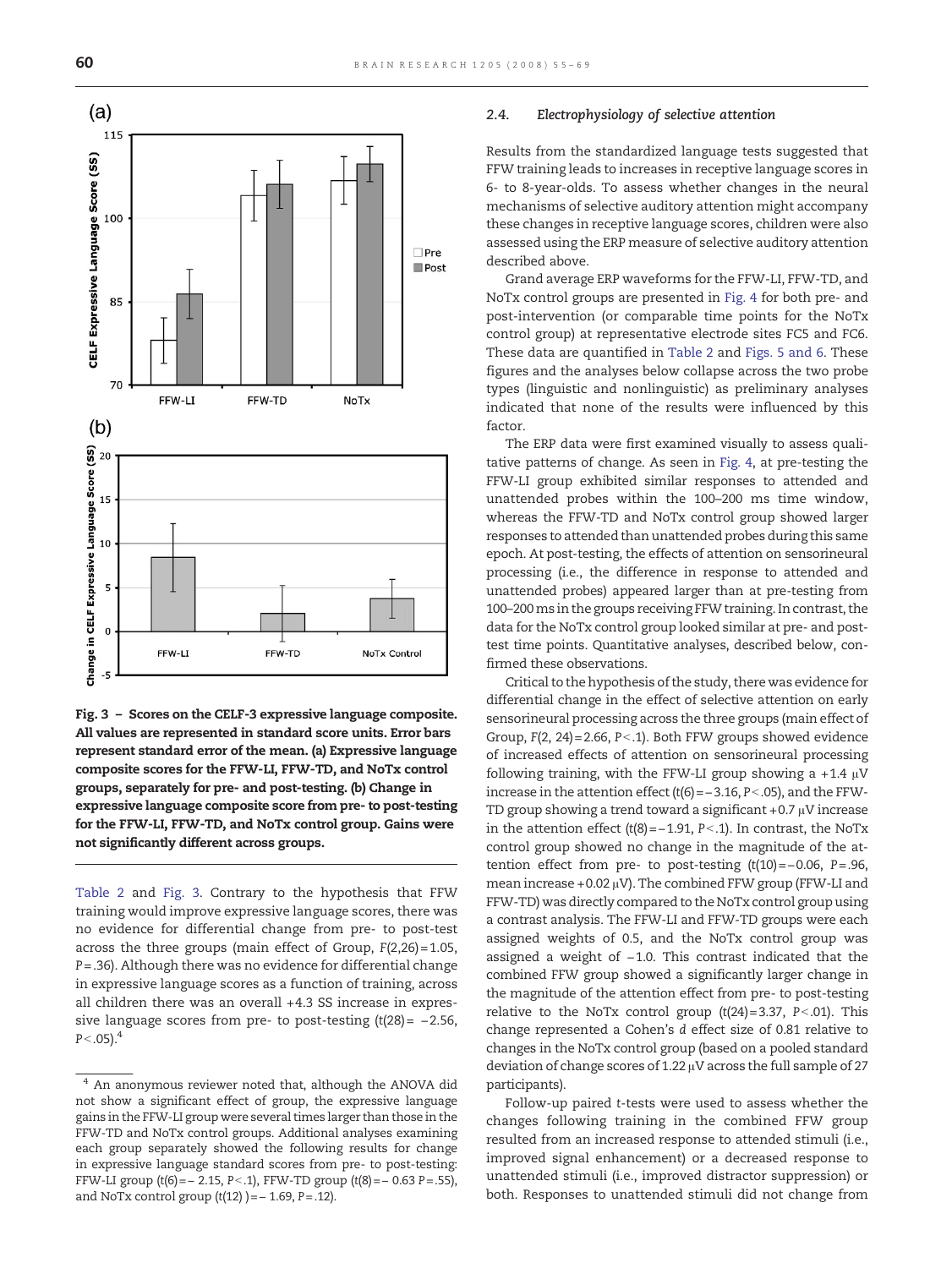<span id="page-6-0"></span>

Fig. 4 – Grand average ERP waveforms from the selective auditory attention paradigm show the effects of attention on sensorineural processing. Top row shows data from time 1 (pre-intervention) and bottom row shows data from time 2 (post-intervention or, for no treatment controls, at retest following a comparable period of time) for each of the three groups: FFW-LI, FFW-TD, and NoTx control. ERPs to probes in the attended channel are shown in solid lines and ERPs to probes in the unattended channel are shown in dashed lines. Shading indicates the attention effect. Negative is plotted up.

pre- to post-FFW training  $(t(15) = 0.93, P = .37)$ . In contrast, the neural response to attended stimuli did increase following FFW training  $(t(15) = -2.40, P < .05$ ; see [Fig. 6](#page-7-0)), suggesting that improvement in signal enhancement is the specific mechanism underlying changes in selective auditory attention following FFW training.

Changes in the number of correctly answered comprehension questions about the attended story did not show differences among the FFW-LI, FFW-TD, and NoTx groups (main effect of Group,  $F(2, 24) = 0.50$ ,  $P = .61$ ). Across all three groups, there was a trend toward an increase in the number of attention questions correctly answered (t(26) = -1.78, P<.1, mean correct pre 88%, mean correct post 93%).

# 3. Discussion

The present study provides the first direct assessment of changes in the neural mechanisms of selective auditory attention following training with the Fast Forward – Language program. Following FFW training, children with SLI showed evidence for increased effects of selective auditory attention on neural processing during a language listening task, and typically developing children showed a similar trend. These increases were nearly one standard deviation in magnitude and were not observed in a no-treatment control group retested after a comparable period of time. Receptive language scores also showed increases following FFW training in children with SLI, with a similar trend for typically developing children, while such gains were not observed in the notreatment control group. Taken together, these data suggest that intensive computerized training with FFW, when administered in a laboratory setting with high levels of monitoring by adult coaches, can increase the effects of selective auditory attention on neural processing during language listening tasks and improve receptive language skills.

#### 3.1. Changes in attention following training

Several previous behavioral studies have reported attention deficits in both linguistic and nonlinguistic tasks in children with language or reading impairments [\(Asbjørnsen and](#page-12-0) [Bryden, 1998; Asbjørnsen et al., 2003; Atkinson, 1991; Cherry](#page-12-0) [and Kruger, 1983; Klein and D'Entremont, 1999; Sperling et al.,](#page-12-0) [2005](#page-12-0)). Our previous electrophysiological study traced this deficit to the early stages of auditory sensory processing that are typically modulated by attention and, more specifically, to the mechanism of signal enhancement ([Stevens et al., 2006](#page-14-0)). The present study, using the same electrophysiological selective auditory attention paradigm, demonstrated that children with SLI showed increased effects of attention on early sensorineural processing during a language listening task following FFW training. When the mechanisms of signal enhancement and distractor suppression were examined separately, these changes were localized to improved signal enhancement. These data indicate that deficits in the early effects of selective auditory attention, at least within a language listening context, can be habilitated following FFW training. Further, this training appears to target the specific mechanism (i.e., signal enhancement) previously shown to be impaired in children with SLI.

The early ERP amplitude changes following FFW training observed in the present study are consistent with results from an fMRI study of children completing FFW training [\(Temple et al.,](#page-14-0) [2003\)](#page-14-0). As mentioned above, this previous study reported increased activation of the anterior cingulate during a pseudoword reading task in readers with dyslexia following FFW training. The authors speculated that the increased anterior cingulate activation might be related to changes in aspects of attentional processing. The anterior cingulate has been associated with attentional control, particularly when task demands produce response conflict (e.g., during Stroop or flanker tasks) ([Botvinick](#page-13-0) [et al., 2004; Bush et al., 2000\)](#page-13-0). In contrast, the changes observed in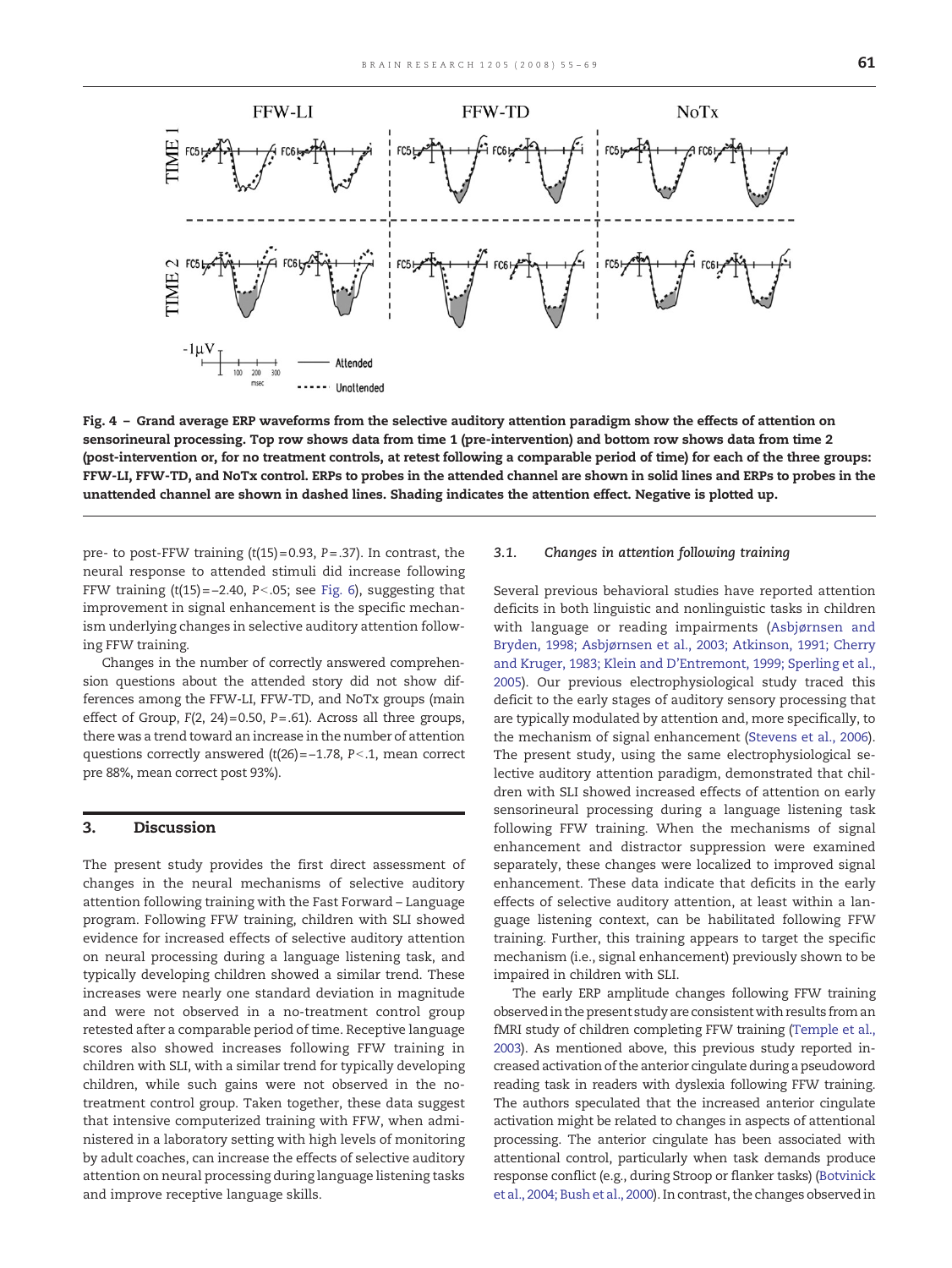<span id="page-7-0"></span>

Fig. 5 – Magnitude of the ERP attention effect at pre- and post-testing for FFW-LI, FFW-TD, and NoTx control groups. The attention effect was measured as mean amplitude from 100–200 ms of the attended minus unattended channel. Error bars represent standard error of the mean. (a) ERP attention effect for the FFW-LI, FFW-TD, and NoTx control groups, separately for pre- and post-testing. (b) Change in attention effect from pre- to post-testing for the FFW-LI, FFW-TD, and NoTx control group. The FFW-LI group showed significant increases from pre- to post-testing, with the FFW-TD group showing a similar trend. The NoTx control group did not show changes from pre- to post-testing.

the present paradigm, which specifically manipulated selective auditory attention, provide direct evidence for changes in selective attention following this computerized training.

Although marked changes in neural processing related to selective auditory attention following FFW training were evident in the present study, no behavioral measures of attention were included. Despite this, it seems reasonable to assume that the enhanced effects of attention on sensorineural processing reflect improved attention abilities, as several studies have indicated that an increased effect of attention on sensorineural processing is associated with improved performance on behavioral measures of attention ([Neville and](#page-13-0) [Lawson, 1987; Roder et al., 1999; Squires et al., 1973; Teder-](#page-13-0)[Salejarvi and Hillyard, 1998; Teder-Salejarvi et al., 2005\)](#page-13-0). However, to address this question directly, it will be important for future studies to examine the effects of FFW training on behavioral as well as neural indicators of attention.

It may seem surprising that changes in the mechanisms of selective auditory attention were observed following use of an intervention program designed to target language and auditory processing. However, several authors have proposed that attention may be trained by FFW [\(Gillam, 1999; Gillam et al.,](#page-13-0) [2001a,b; Hari and Renvall, 2001; Sundberg and Lacerda, 2003\)](#page-13-0). Indeed, the very nature of FFW training, which involves large amounts of time spent attending to auditory stimuli, might be expected to improve selective auditory attention. The present results indicated increased effects of attention on sensorineural processing following FFW training, and these improvements generalized across both linguistic and nonlinguistic probe stimuli. This suggests that the changes in attention following FFW training may generalize beyond auditory linguistic stimuli. However, it is also true that the selective auditory attention paradigm used in the current study was embedded in a linguistic context (i.e., listening to an auditorily presented story). Thus, we cannot determine from these data alone whether the attentional enhancement observed can be generalized to nonlinguistic or visual domains. Despite this, the strong conclusions that can be drawn from the electrophysiological findings are that FFW training can influence selective attention in an auditory linguistic context, and that these changes are evident at the earliest stages of auditory processing previously shown to be modulated by selective attention in both typically developing children and adults ([Coch et al., 2005; Sanders et al., 2006\)](#page-13-0).

These ERP data add to the growing body of evidence indicating considerable variability and modifiability in the neuralmechanisms of selective attention.While enhancements have been observed among individuals born congenitally deaf ([Bavelier et al., 2000; Neville and Lawson, 1987\)](#page-12-0) or blind [\(Roder](#page-13-0) [et al., 1999\)](#page-13-0), impairments have been found in individuals with clinical disorders including SLI [\(Stevens et al., 2006\)](#page-14-0) and autism ([Bird et al., 2006; Teder-Salejarvi et al., 2005\)](#page-12-0). These two sides of



Fig. 6 – Change in mean amplitude of ERP response (100–200 ms) to attended and unattended probes in children receiving FFW training (combined group of children with SLI and typically developing children, FFW-LI and FFW-TD). Only changes in the response to attended stimuli were significant from pre- to post-testing.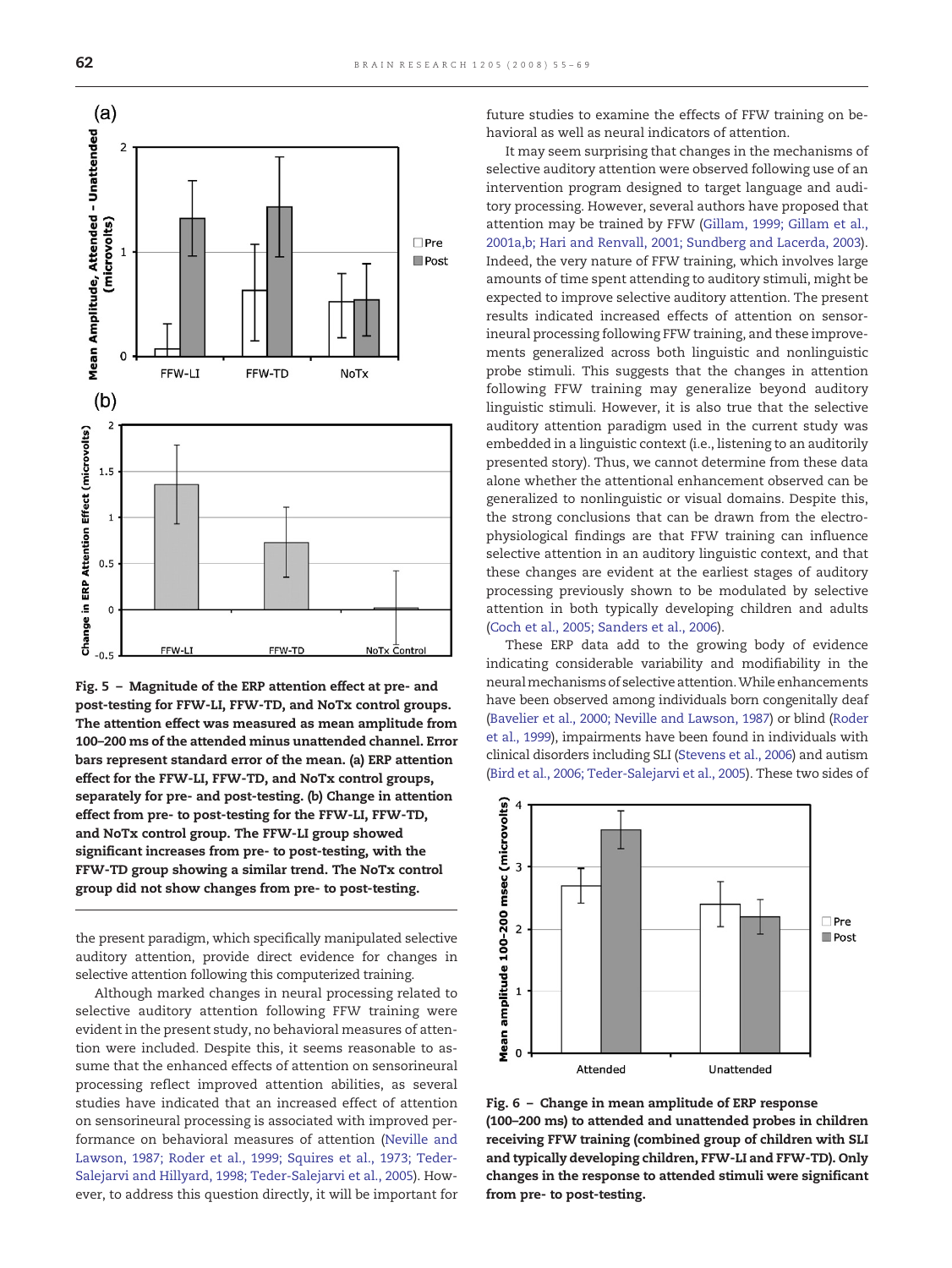plasticity – revealing the potential for both enhancement and vulnerability of attention – suggest that the neural mechanisms of attention might be trainable. Indeed, recent studies indicate behavioral improvements in attention following video game or computerized training in adults [\(Green and Bavelier, 2003, 2006\)](#page-13-0) and children [\(Rueda et al., 2005\)](#page-13-0). The present data further suggest that training programs can be effective at normalizing the brain systems important for the earliest effects of selective attention on sensorineural processing.

# 3.2. Changes in language following training

Children receiving FFW training showed improvements on a standardized language assessment. Relative to the no-treatment control group, children receiving FFW training made large gains of 0.9 standard deviations on the standardized measure of receptive language. On the measure of expressive language, both the FFW and control groups made gains from pre- to post-test that were statistically indistinguishable. However, it should be noted that the mean gains in expressive language were two to four times larger in the FFW-LI group than in the other two groups of children.

The increase in receptive language scores following FFW training for children with SLI is consistent with results from previous case studies of children receiving individualized FFW instruction ([Friel-Patti et al., 2001; Gillam et al., 2001a; Loeb](#page-13-0) [et al., 2001](#page-13-0)). However, the gains in the current study are considerably larger than those reported in recent studies implementing FFW in small groups ([Pokorni et al., 2004\)](#page-13-0), under parental supervision ([Cohen et al., 2005\)](#page-13-0), or in school-based randomized field trials [\(Borman and Benson, 2006; Rouse and](#page-13-0) [Krueger, 2004\)](#page-13-0). Results of some of these latter studies have indicated no or minimal improvements in receptive language scores with FFW training. One critical difference among these studies may be in the implementation of FFW training. In the current study, the coach-to-student ratio was maintained from 1:1 to 1:2.5. An elaborate token economy system was implemented as coaches indicated that following the first few days of FFW, motivating children to continue was very difficult. Thus, the implementation of FFW in the present study may have provided a level of monitoring and encouragement needed to keep children engaged and on task.

Previous studies have also found no relationship between language outcomes and FFW performance measures including number of days attending training, number of minutes played per day, or percent completion on the activities ([Borman and](#page-13-0) [Benson, 2006; Cohen and Ball, 1999](#page-13-0)). In the present study, children did not achieve high levels of percent completion on the FFW games but still showed large gains in receptive language scores. This pattern of findings suggests that something other than progression through the FFW exercises may be responsible for the receptive language gains observed, for example, the daily interactions with the FFW coaches or improved attention (discussed below).

# 3.3. Relationship between improvements in language and attention

As noted above, the auditory attention measure used in the current study was embedded in a linguistic context (i.e.,

attending to an auditory story). As such, the present data provide strong evidence that selective auditory attention in a linguistic context is enhanced following computerized training, but the data cannot speak directly to whether aspects of domain general attention are improved.

With this caveat in mind, given the evidence for nonlinguistic attentional deficits in children with language and reading impairments, as well as the present results, it is worth considering whether FFW might improve language in part by training selective auditory attention. At a surface level, improved selective attention could enable a child to perform better under standardized testing conditions, without actually changing a child's linguistic competence. However, improved selective attention might have more direct impacts on language. It has been noted that children with SLI have the most difficulty with linguistic forms that are less perceptually salient, such as the past tense -ed inflection, possessive s, or articles [\(Leonard, 1998, 1989\)](#page-13-0).

Improvements in the early neural mechanisms of selective attention may facilitate the perception and processing of these more vulnerable linguistic forms. Temporally selective attention, which allows for the preferential processing of information presented at specific time points in rapidly changing streams, has also been shown to modulate early auditory evoked potentials ([Lange and Röder, 2006; Lange et al., 2003;](#page-13-0) [Sanders and Astheimer, in press\)](#page-13-0). Skilled listeners may apply temporally selective attention during speech perception to help them process only the most relevant of the rapid acoustic changes ([Astheimer and Sanders, in press\)](#page-12-0). Indeed, recent electrophysiological studies indicate that speech segmentation is associated with early neural modulation similar to the effects of selective attention on auditory processing ([Sanders](#page-13-0) [and Neville, 2003; Sanders et al., 2002](#page-13-0)).

If FFW activities are training auditory attention, and if it is this attention training that mediates language improvement, it might be beneficial to design activities for children with SLI that target attention explicitly. For example, a recent study of attention training for typically developing preschoolers showed that short-duration attention training (five one-hour sessions) led to improvements in behavioral and neural measures of attention that also generalized to measures of non-verbal intelligence ([Rueda et al., 2005\)](#page-13-0). This suggests that training that targets attention explicitly might be an efficient means of improving not only attention, but also generalized intelligence and learning in domain-specific contexts. Consistent with this proposal, a recent study reported that adolescents with dyslexia showed greater gains following a 10 week writing intervention if they first received 10 weeks of attention skills training (as opposed to 10 weeks of reading fluency training) [\(Chenault et al., 2006](#page-13-0)). This suggests that prior training in attention might help children with language deficits benefit more from targeted instruction in an academic domain.

#### 3.4. Limitations and future directions

As noted, the largest limitation in the present study was the absence of a nonlinguistic measure of selective attention. The electrophysiological improvements in selective attention generalized across both linguistic and nonlinguistic probe types, but the overarching context of the paradigm – listening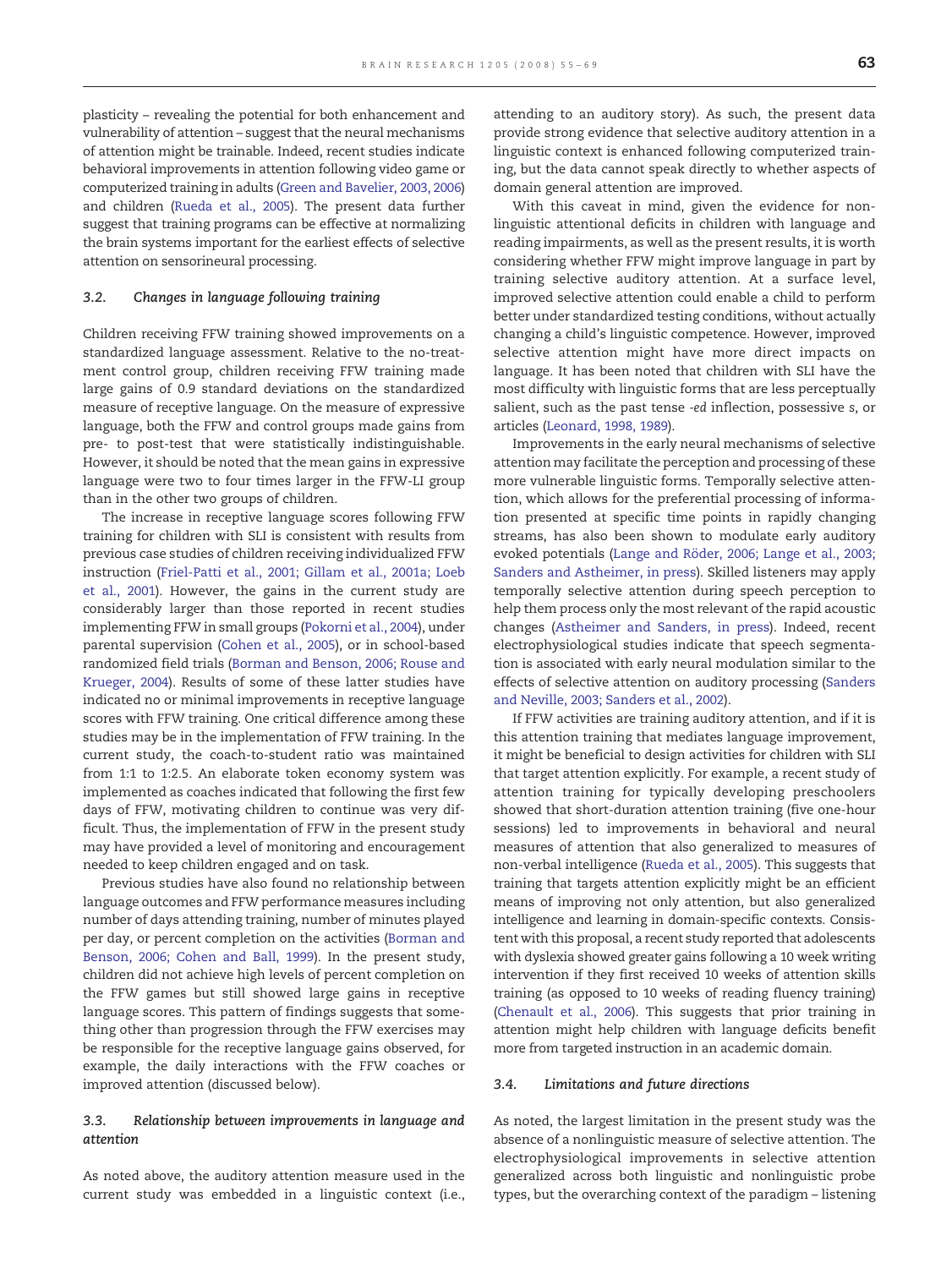to an auditory story – was undeniably linguistic. If the ERP attention changes observed in the current study were limited to linguistic contexts, then we would predict that following FFW training, gains would not be observed in nonlinguistic selective auditory attention tasks. We are currently developing a nonlinguistic selective auditory attention ERP paradigm that would be useful in testing this hypothesis directly.

Another limitation is that the control group in the present study differed in many ways from the FFW treatment groups. Whereas children in the control group received no intervention of any kind, children in the treatment group received exposure to the FFW materials, experience in a highly structured classroom setting, large amounts of attention from adults, and incentives for maintaining attention and engagement with the computerized activities. It could be a combination of these factors, or any factor in isolation, that accounts for the changes observed.

Although a typically developing, no-treatment control group was included in this study, difficulties with subject recruitment precluded the inclusion of a no-treatment control group of children with SLI. However, we do not expect that test–retest effects would be any larger or different in children with SLI than those observed in typically developing children. Although children with low initial scores on assessments are more likely to show increases on subsequent testing due to regression toward the mean, standardized language scores among children with SLI are known to be consistently low, even with repeated testing [\(Leonard, 1998\)](#page-13-0). Further, estimates of CELF-3 test–retest effects for children with SLI can be gleaned from a recent controlled intervention study that did include an SLI no-treatment control group [\(Cohen et al., 2005\)](#page-13-0). Twenty-seven children with SLI, whose age and language profiles were similar to children in the current study, received no intervention but were retested after nine weeks. On average, the children with SLI showed language changes of +3.8 and −0.1 SS for the receptive and expressive CELF composites, respectively [\(Cohen et al., 2005](#page-13-0)). These changes are similar to those observed in the typically developing children in the no-treatment control group in the present study and suggest that the large receptive language gains for the children with SLI in the present study cannot be explained by test–retest or regression to the mean effects.

Although children receiving FFW training in the present study showed gains in receptive language scores and electrophysiological measures of selective auditory attention immediately following FFW training, it is unclear whether either the attention or receptive language gains persisted after the intervention ended, as there was no longitudinal follow-up. One longitudinal study that followed children with dyslexia for two years after the end of FFW training reported that standard scores on language assessments regressed back toward pre-intervention levels by the end of the second follow-up year [\(Hook et al., 2001\)](#page-13-0). Another study reported that some, but not all, standardized test gains following FFW training had remitted three months after the end of intervention [\(Loeb et al., 2001](#page-13-0)). These findings suggest that the language gains observed in the present study might not be maintained over time, but the impacts of FFW training specifically on attention have not been studied long-term.

To our knowledge these are the first data showing that abnormalities in the mechanisms of selective auditory attention, as observed in the children with SLI, can be remediated with training. However, recent research indicates that a sensitive period might constrain modifiability of the earliest effects of attention on sensorineural processing [\(Fieger et al.,](#page-13-0) [2006\)](#page-13-0). Specifically, whereas congenitally blind adults show changes in early N1 attention effects ([Roder et al., 1999\)](#page-13-0), adults blinded later in life show changes only in later attention effects, several hundred milliseconds after the N1 peak [\(Fieger](#page-13-0) [et al., 2006\)](#page-13-0). In contrast, regardless of the age at which they became blind, blind adults show similar behavioral improvements in spatial selective attention [\(Fieger et al., 2006\)](#page-13-0). In addition, training studies in adults indicate that behavioral measures of attention can show improvement, even in adults ([Green and Bavelier, 2003, 2006\)](#page-13-0).

This pattern of results suggests that whereas certain behavioral indices of attention show change throughout life, these changes may be mediated by different neural mechanisms at different ages. Thus, it will be important for future studies to examine whether modifiability in the early neural mechanisms of selective auditory attention can be induced in adolescents or adults.

# 3.5. Conclusions

The results of the present study suggest that, when administered in small groups with a high coach-to-student ratio, training with FFW can be effective at improving the neural mechanisms of selective auditory attention during language listening tasks in children with SLI and, to some extent, in typically developing children. These changes in selective auditory attention occur alongside improvements in standardized measures of receptive language. These findings indicate that the neural mechanisms of early selective auditory attention in linguistic contexts are malleable in children and can be habilitated through training, offering a promising direction for future intervention research.

#### 4. Experimental procedures

#### 4.1. Participants

A total of 33 children participated in this study, either as participants in FFW training or as members of a no-treatment control group. Twenty children received FFW training, including 8 children diagnosed with specific language impairment (FFW-LI) and 12 children with typically developing language (FFW-TD). An additional 13 children with typically developing language received no specialized training (NoTx control group) but were tested and retested at time points comparable to the FFW intervention groups.

All children were 6- to 8-year-old (average age 7.6 years) monolingual native English speakers with normal hearing (20 dB at 500, 1000, and 4000 mHz) and normal or corrected-tonormal vision (Kindergarten Snellen). All children had nonverbal IQ scores above 80 SS as assessed by the Stanford-Binet 5 ([Roid, 2003](#page-13-0)) or Columbia Mental Maturity Scale [\(Burgemeis](#page-13-0)[ter et al., 1972](#page-13-0)). Children with known neurological disorders, taking psychoactive medications, or diagnosed with AD/HD were excluded from the study.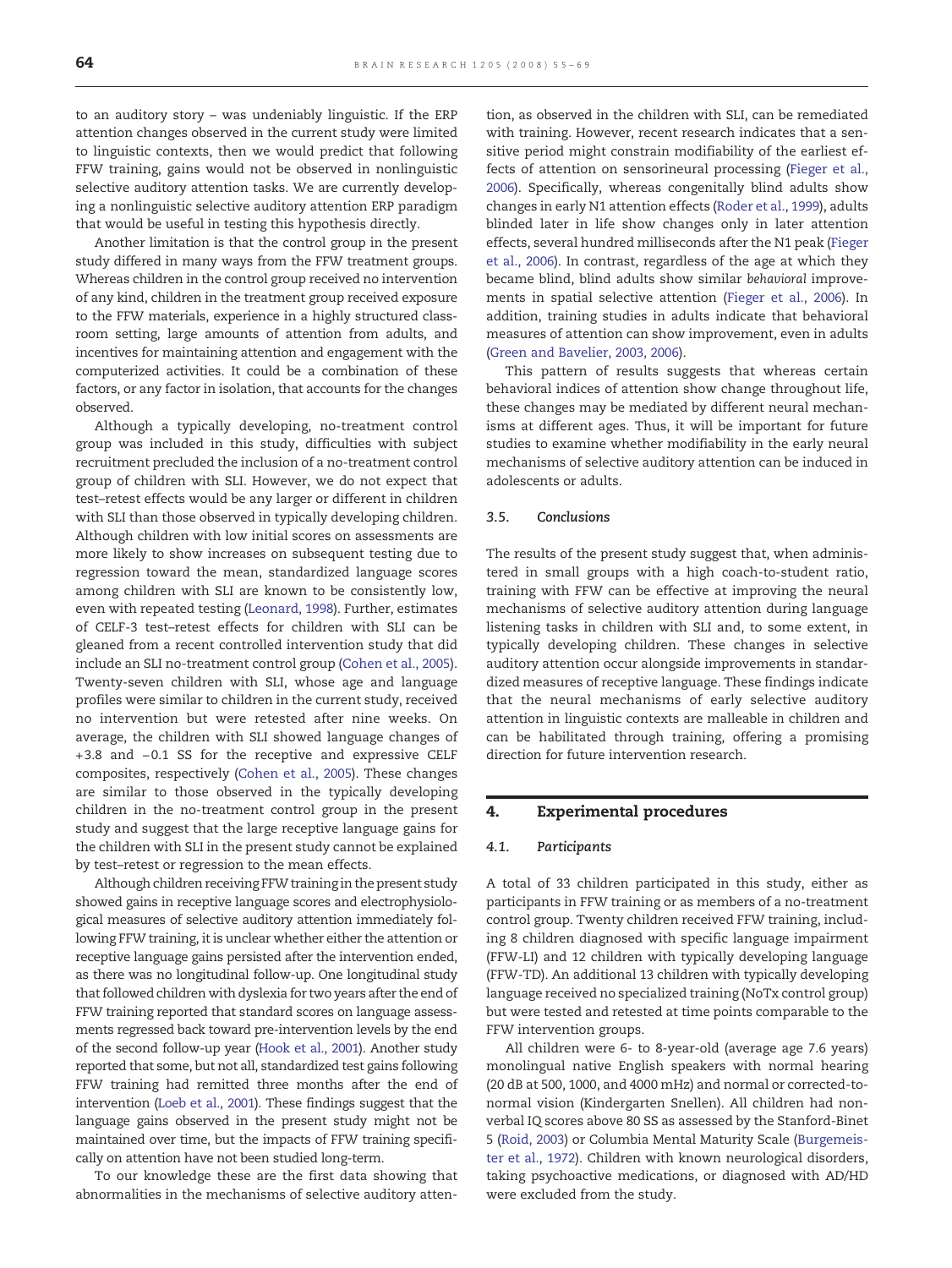Potential participants were recruited from local schools and advertisements placed in the community. Children in the FFW-LI group were previously diagnosed as language impaired by private clinicians or through their schools and had current CELF-3 receptive language composites less than or equal to 88 SS (21st percentile). On average, the FFW-LI group had both receptive and expressive language scores in the 5th percentile (76 and 75 SS, respectively). Children in the FFW-TD and NoTx control groups had no history of language difficulties and CELF-3 receptive language composites greater than or equal to 94 SS (34th percentile). On average, the typically developing children had receptive and expressive language scores in the 73rd and 61st percentiles, respectively (109 and 104 SS, respectively).

Descriptive data for the three groups are shown in [Table 1,](#page-4-0) separately for children with data available for analyses of standardized test and electrophysiological data.

#### 4.2. FFW Administration

FFW training took place during the summer or, for a minority of students ( $n=4$ ), after school during the regular academic year. Participating children completed FFW training in small group settings (1–5 students) at university- or school-based computer laboratories. Trained FFW coaches monitored children's progress and implemented a daily schedule and token economy system to encourage children's engagement with the FFW activities. The coach-to-student ratio ranged from 1:1 to 1:2.5, depending upon the needs of the child. All coaches completed the online FFW training program and received certification as coaches. In addition, lead coaches received a half-day, in person training from a FFW representative. A behavior specialist provided further training to coaches across three half-day sessions.

Children trained with the Fast ForWord – Language commercial software. Each intervention session lasted for 2 h, with 100 min dedicated to FFW activities. The remaining time was used for transition between activities, including snack and bathroom breaks. During the first week of FFW training, the initial 5–10min of each session was used for a short "circle time" in which classroom expectations were reinforced. For staying on-task during the FFW sessions, children received "brain bucks" that could be used once per week to purchase small toys from a treasure box. Brain bucks were awarded at the discretion of FFW coaches as children continued or finished FFW activities, but were not related to FFW performance. Instead, brain bucks were used to encourage children to stay on task and focused on the computer exercises. At the completion of each FFW activity, children recorded the number of points earned on a personal progress chart, which each child took home at the end of each week. Each day that a child attended the FFW camp, his or her name was also entered into a drawing, held once per week, for a small prize.

Coaches monitored children's performance using the FFW progress monitoring tools. In addition, all children's computer stations were equipped with bifurcated headphones. Using these headphones, coaches could monitor children's responses to the auditory stimuli and assist each child as needed in understanding the FFW games.

Children in the current study completed six weeks (30 training days) of FFW. FFW days missed due to child illness or family vacation were made up prior to post-testing. Although this was not possible in all cases, every child in the FFW intervention received at least 21 days of FFW training (mean= 29 days, range 21–30 days). Previous studies have used similar periods of training for FFW assessments [\(Gillam](#page-13-0) [et al., 2001a; Pokorni et al., 2004](#page-13-0)).

#### 4.3. Assessment protocol

All children in both the FFW and NoTx control groups completed the same behavioral and electrophysiological assessment battery. The behavioral battery included the standardized CELF-3 receptive and expressive language composites [\(Semel et al., 1995\)](#page-13-0). The electrophysiological battery included a measure of selective auditory attention on which children with SLI have previously shown deficits ([Stevens](#page-14-0) [et al., 2006](#page-14-0)). Behavioral and electrophysiological assessments took place on separate days, with the standardized language assessments spread across one or two days depending upon the needs of the child. Pre-testing occurred within 30 days of the start of the intervention.<sup>5</sup> Post-testing occurred within 30 days of completion of FFW training. Pre- and post-testing dates for the NoTx control group were selected to ensure similar pre- to post-test dates to the intervention groups, after controlling for FFW absences. On average, 85 days elapsed between pre- and post-testing. The number of days between pre- and post-testing did not differ across the three groups, either for electrophysiological  $(F(2, 24)=0.24, P=.79)$  or standardized language  $(F(2, 26) = 1.02, P = .38)$  assessments.

All study procedures were approved by the University of Oregon Institutional Review Board. Informed consent was obtained from parents or legal guardians of participating children, and all children gave assent for participation.

# 4.4. Behavioral test administration

Standardized assessments were conducted at the University of Oregon or in a quiet room at the student's school. As part of this assessment, both the receptive and expressive language composite scores were calculated for each child using relevant subtests from the CELF-3 [\(Semel et al., 1995](#page-13-0)). The following subtests comprised each composite score:

#### 4.4.1. Receptive language composite

4.4.1.1. Sentence structure. The child chooses which of four visually presented pictures best represents a sentence provided orally by the examiner (e.g. The boy is being followed by the dog. / The boy who is sitting under the big tree is eating a banana.). Grammatical structures assessed include: negation, modification, prepositional phrase, indirect object, infinitive, verb phrase, relative clause, subordinate clause, interrogative, passive, indirect request, and compound.

4.4.1.2. Concepts and directions. The child points to black and white shapes according to instructions by the experi-

<sup>&</sup>lt;sup>5</sup> For one child in the FFW-LI group, pre-testing occurred more than 30 days prior to the start of the intervention due to scheduling difficulties at the school's computer laboratory.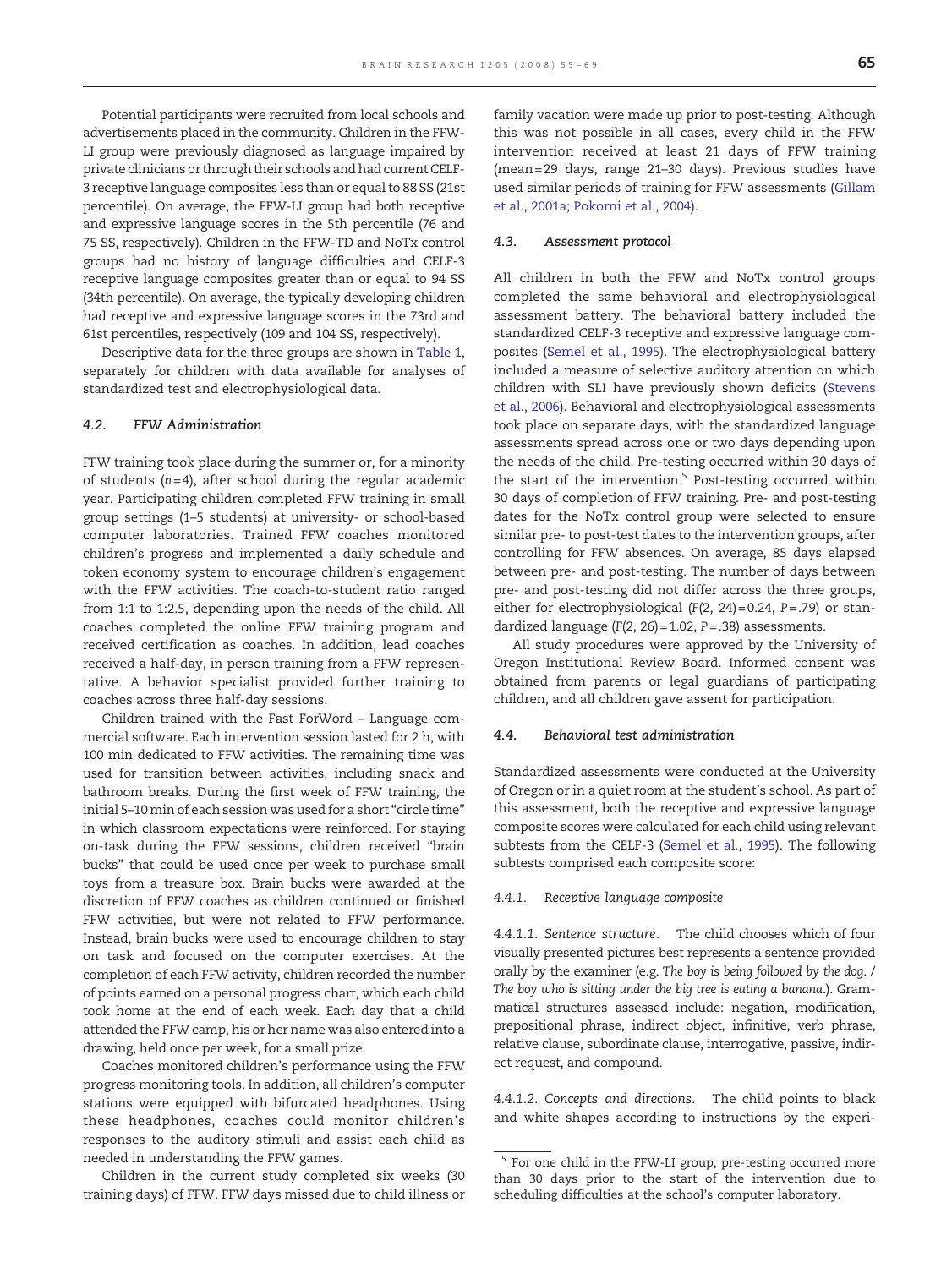menter (e.g., Point to the circle that is farthest from the big square. / Point to the big circle, the little square, and the black triangle. / Point to the big circle and the black triangle, but not the big or little squares.) Grammatical concepts assessed include: inclusion/ exclusion, coordination, location, sequence, condition, and temporal order.

4.4.1.3. Word classes. The child identifies which words go together out of a set of three or four words presented by the examiner (e.g. fish, frog, bird, horse, in which case the correct answer would be fish and frog, because these are both animals that can live in water). Semantic categories assessed include: part/whole, semantic class, synonym, and antonym.

# 4.4.2. Expressive language composite

4.4.2.1. Formulating sentences. The child views a picture of a scene and must formulate a sentence using a target word provided by the experimenter (e.g., providing the word while, unless, or although). Grammatical structures assessed include: noun, verb, adjective, adverb, conjunction (coordinating, subordinating, correlative), conjunctive adverb, and phrases.

4.4.2.2. Word structure. The child inserts proper words as prompted by the experimenter according to visually presented pictures (e.g., the experimenter says Here is one book. Here are two \_\_\_\_\_\_ (books) / Here is one foot. Here are two \_\_\_\_\_\_ (feet) / The children are playing a game. This is the game the children (played) / The boy is drawing a cat. This is the cat the boy (drew)). Grammatical structures assessed include: phonological conditioning (regular plural, possessive noun, third person singular, regular past tense, future tense), irregular forms (irregular plural, irregular past tense), derivational forms (derivation of nouns, derivation of adjectives, comparative and superlative derivations), verb complex (auxillary  $+$  ing), and pronominalization (objective, possessive, demonstrative, subjective, and reflexive).

4.4.2.3. Recalling sentences. The child repeats sentences presented orally by the examiner of increasing length and grammatical complexity (e.g. Did the girl catch the baseball? / The catcher caught the ball and the crowd cheered loudly. / The teacher in the room next door promised to water the plants during our summer vacation.) The grammatical structures assessed include: active declarative (with conjunction deletion, coordination, noun modification, subordinate clause, or relative clause), active interrogative, active negative interrogative, passive declarative (negative, with coordination, and with subordinate clause), and passive interrogative.

#### 4.4.3. Test scoring and administration

observed multiple testing sessions in parallel through a oneway mirror and headphones connected to a suite of testing rooms. Offline, two independent coders scored all assessment protocols, and any discrepancies between coders were resolved through discussion with the supervising SLP. The standardized tests were administered by individuals uninvolved with FFW coaching and implementation.<sup>6</sup> Standardized test data were available from 29 children, including 7 in the FFW-LI group, 9 in the FFW-TD group, and 13 of the NoTx controls.

# 4.5. Electrophysiological testing

Electrophysiological testing was conducted at the University of Oregon. The ERP stimuli, tasks, and procedures were the same as those used in our previous studies of selective auditory attention in typically developing children and children with language impairment<sup>7</sup> [\(Sanders et al., 2006; Stevens et al., 2006\)](#page-13-0).

Participants were instructed to attend selectively to one of two simultaneously presented recordings of children's narrative stories. The stories differed in location (left/right speaker), narration voice (male/female), and content. Small images from the attended story were presented on a central monitor (see [Fig. 1](#page-3-0)). Each participant attended to a total of four 2.5– 3.5 min stories (two from each speaker location). ERPs were recorded to linguistic and nonlinguistic probe stimuli (100 ms duration) embedded in the attended and unattended stories. The linguistic probe was the syllable /ba/, spoken by a female speaker (different from the female narrators) and then digitized and edited to 100 ms duration. The nonlinguistic probe was created by scrambling 4–6 ms segments of the /ba/ stimulus. This resulted in a broad-spectrum "buzz" that, while sounding nonlinguistic, preserved many of the acoustic properties of the linguistic probe. The two stories were played at 60 dB SPL (A-weighted), and the probe stimuli were played at 70 dB. The interstimulus interval (ISI) between probes was 200, 500, or 1000 ms, with an equal number of probes presented at each ISI. Across the stories, 201–252 trials of each of the four probe types (linguistic/nonlinguistic  $\times$ attended/unattended) were presented. The number of children attending/not attending to each story set was roughly balanced across groups (FFW-LI, FFW-TD, and NoTx control) and testing sessions (pre- and post-testing).

During ERP testing, an adult experimenter sat next to the child at all times to administer instructions and monitor the child's behavior. To encourage the child to pay attention, following each story the experimenter asked the child three

All standardized assessments were administered by either a certified speech language pathologist (SLP) or graduate students trained and supervised by a certified SLP. This training involved a 4-week, 50-h comprehensive program in which students learned the assessment protocols, observed experienced testers, and completed practice test sessions with non-study adult and child volunteers. Prior to independent testing, graduate students demonstrated test administration accuracy. Continued reliability was monitored by a supervising SLP who

 $6$  Data from four children post-tested by examiners who were also involved in FFW coaching were removed prior to analysis. Gain scores for these children were three times as large as gain scores from children post-tested by examiners blind to experimental condition.

 $7$  Two children in the FFW-LI group were tested using the auditory attention paradigm reported in [Coch et al., 2005.](#page-13-0) This paradigm used the same structure and probe stimuli as the current study, but with different children's stories and images. We have previously shown that the two paradigms produce the same pattern of ERP results in typically developing children [\(Coch](#page-13-0) [et al., 2005; Sanders et al., 2006\)](#page-13-0). Supplemental analyses conducted excluding these two children resulted in no changes in the main pattern of results reported in the text.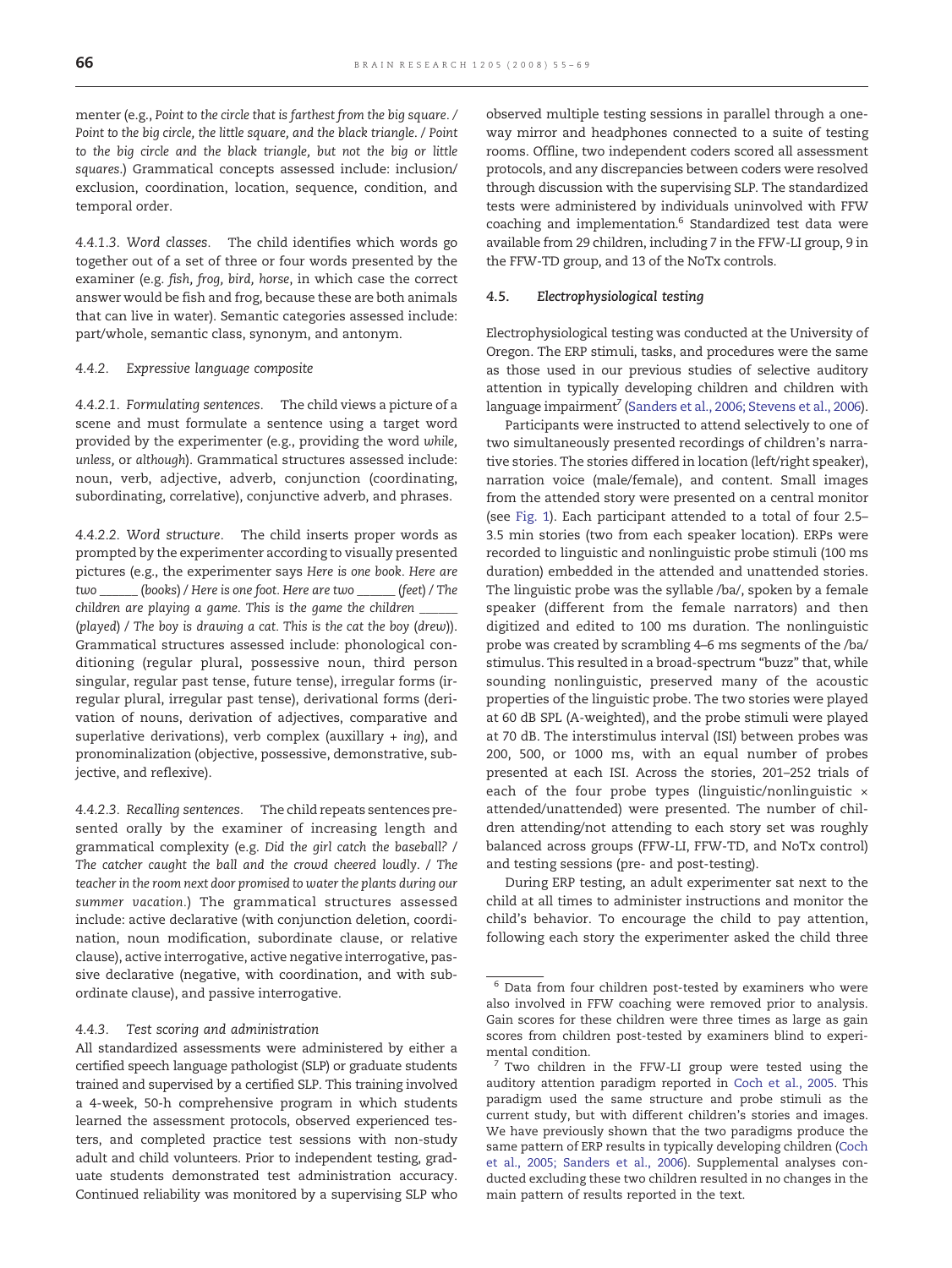<span id="page-12-0"></span>basic two-alternative comprehension questions about the attended story (an answer of "I don't know" was counted as an incorrect response). These questions were not designed as a sensitive assay of children's language or attention abilities, but were instead included to reinforce to the child the goal of paying careful attention to a single story. After answering the three questions, the child heard another story concerning the same characters and read in the same voice. This procedure was repeated four times until the child had listened to four stories (attending twice to the left speaker and twice to the right speaker) and answered twelve comprehension questions.

ERP data were unavailable from six children for the following reasons: failure to visit the electrophysiology laboratory (one child in the FFW-LI group and one in the FFW-TD group), experimenter error during either pre- or post-test recording (one child in the FFW-TD and one NoTx control), or poor ERP data quality at either pre- or post-test (one child in the FFW-TD group and one NoTx control). Thus, the final ERP data set was comprised of 27 children, including 7 in the FFW-LI group, 9 in the FFW-TD group, and 11 NoTx controls.

#### 4.6. Electrophysiological recording conventions

The electroencephalogram (EEG) was recorded from 29 tin electrodes mounted in an elastic cap (Electro-Cap International, Eaton, OH). Recording sites included: FP1/2, F7/8, FT7/8, F3/4, FC5/6, C3/4, C5/6, T3/4, CT5/6, P3/4, T5/6, TO1/2, O1/2, Fz, Cz, and Pz. Additional electrodes were placed at the outer canthus of each eye and on the cheek beneath the right eye to monitor eye movements and blinks, respectively. On-line, electrodes were referenced to the right mastoid. Off-line, electrodes were re-referenced to the average of the left and right mastoid. Electrode impedances were kept below 10 K $\Omega$  for eye electrodes, 5 K $\Omega$  for scalp electrodes, and 3 K $\Omega$  for mastoid electrodes. The EEG was amplified 10,000 times using Grass 7P511 amplifiers (bandpass .01 to 100 Hz) and digitized online (250 Hz sampling rate). To reduce electrical noise in the data, a 60 Hz digital filter was applied off-line.

To remove artifacts due to blinks, muscle movement, or eye movement, individual artifact rejection parameters were selected for each participant. Parameters were selected based on inspection of the raw data to identify the smallest change in amplitude observed during a blink (based on shape of traces recorded from the eye electrodes and reversal in polarity above and below the eye) or eye movement (based on shape and distribution). Muscle movement was assessed based on channel blocking. Trials thus determined to be contaminated by eye or muscle movements were not included in further analyses. Following artifact rejection, there was an average of 149 trials in each of the four conditions (attend/unattend  $\times$  linguistic/ nonlinguistic probe types) at each time point. On average, the FFW-LI, FFW-TD, and NoTx control groups had 146, 150, and 152 trials per condition, which was not a significant difference  $(F(2, 24)=0.06, P=.94)$ . The number of available trials also did not differ by probe type, attention condition, or time of testing (smallest  $P = .53$ ).

Separate ERPs were averaged to the probe stimuli in the attended and unattended channels. Mean amplitude measurements were taken from 100–200 ms post-stimulus onset, using the 100 ms immediately prior to probe stimulus presentation

as a baseline. Measurements were taken for attended and unattended probes separately, as well as for the difference wave (Attended–Unattended), which more directly indexes the effect of attention on sensorineural processing. Analyses were conducted on these mean amplitude measurements averaged over 16 electrodes comprising the four most anterior rows of the electrode montage (F7/8, FT7/8, F3/4, FC5/6, C3/4, C5/6, CT5/ 6, T3/4). Analyses with the 100–200 ms time window over this set of electrodes have been used in our previous research with this paradigm and show reliable effects of selective attention in typically developing 6- to 8-year-old children ([Sanders et al.,](#page-13-0) [2006; Stevens et al., 2006\)](#page-13-0).

# Acknowledgments

We are grateful to the school districts, parents, and children who so generously gave of their time to participate in the study. This research was supported by NIH/NIDCD grant DC00481 to HJN. CS was supported by an NSF Graduate Research Fellowship and DC by NIH/NICHD NRSA Postdoctoral Fellowship (HD08598). The Fast ForWord licenses were provided free of charge by the Scientific Learning Corporation for the purposes of this independent research study. Paul Compton and Ray Vukcevich provided technical assistance during all aspects of the project. We also wish to thank the members of the Brain Development Lab who assisted with data collection and administrative aspects of different phases of the study, including Olivia Bagdad, Jeff Currin, Linda Heidenreich, Linda Hesketh, Petya Ilcheva, Brittni Lauinger, Nicole Makarenco, David Paulsen, Wendy Skendzel, David Paulsen, Lisa Stewart, Libbey White, and Brad Wible. Additionally, Mike Posner provided valuable feedback on a preliminary version of this manuscript.

## REFERENCES

- Asbjørnsen, A.E., Bryden, M.P., 1998. Auditory attentional shifts in reading-disabled students: quantification of attentional effectiveness by the Attentional Shift Index. Neuropsychologia 36, 143–148.
- Asbjørnsen, A.E., Helland, T., Obrzut, J., Boliek, C., 2003. The role of dichotic listening performance and tasks of executive functions in reading impairment: a discriminant function analysis. Child Neuropsychol. 9, 277–288.
- Astheimer, L., Sanders, L., in press. Listeners modulate temporally selective attention during natural speech processing. Biol. Psychol.
- Atkinson, J., 1991. Review of human visual development: crowding and dyslexia. In: Cronly-Dillon, J., Stein, J. (Eds.), Vision & visual dysfunction. Vision & Visual Dyslexia, vol. 13, pp. 44–57.
- Bavelier, D., Tomann, A., Hutton, C., Mitchell, T., Corina, D., Liu, G., Neville, H.J., 2000. Visual attention to the periphery is enhanced in congenitally deaf individuals. J. Neurosci. 20, 1–6.
- Bird, G., Catmur, C., Silani, G., Frith, C., Frith, U., 2006. Attention does not modulate neural responses to social stimuli in autism spectrum disorders. NeuroImage 31, 1614–1624.
- Bishop, D., McArthur, G., 2005. Individual differences in auditory processing in specific language impairment: a follow-up study using event-related potentials and behavioural thresholds. Cortex 41, 327–341.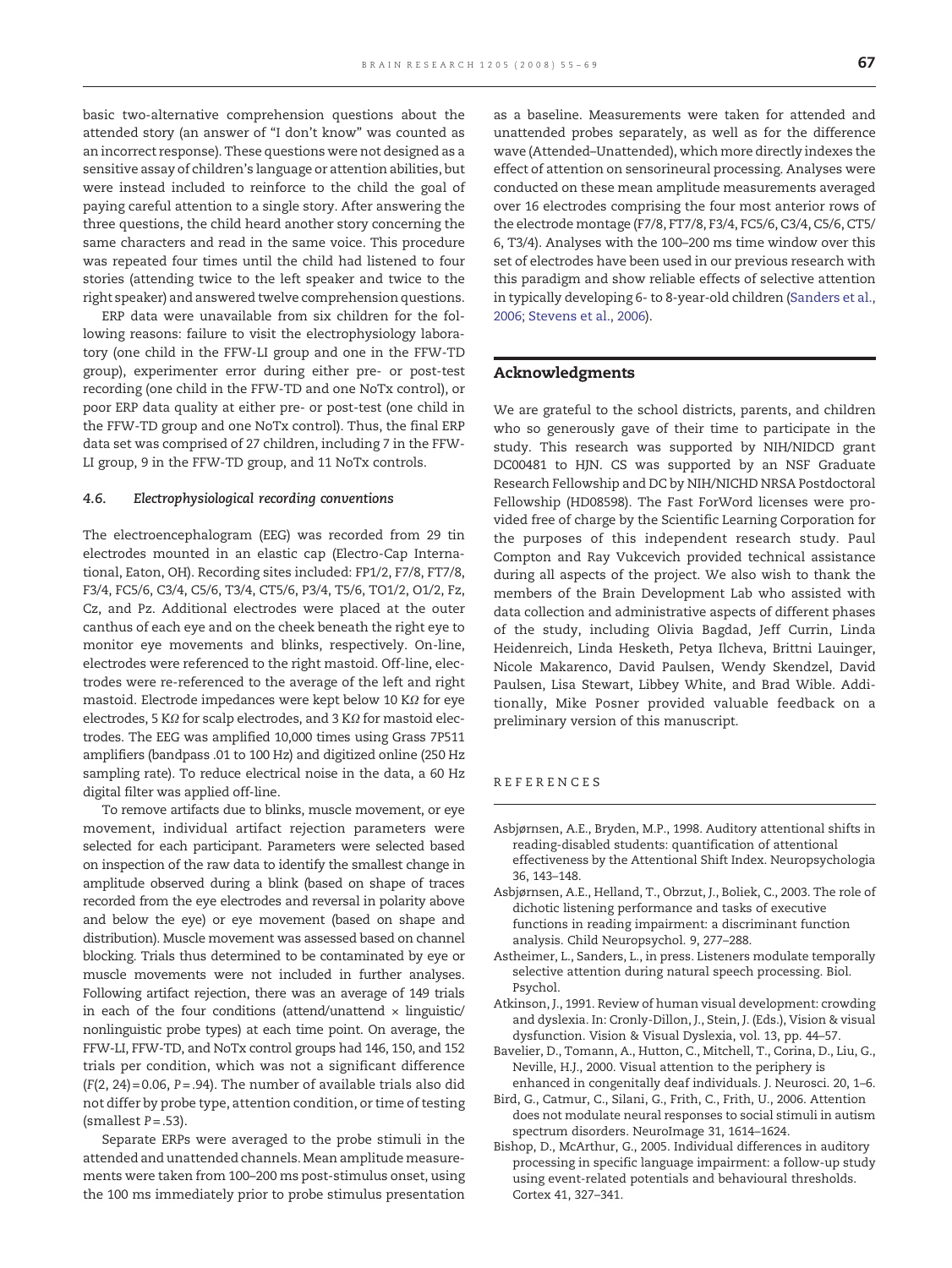- <span id="page-13-0"></span>Borman, G., Benson, J., 2006. Can brain research and computers improve literacy? A randomized field trial of the Fast ForWord Language computer-based training program. (WCER Working Paper No. 2006-05). Madison: University of Wisconsin–Madison, Wisconsin Center for Education Research. Retrieved October 9, 2006 from [www.wcer.wisc.edu/publications/workingPapers/](http://www.wcer.wisc.edu/publications/workingPapers/papers.php) [papers.php](http://www.wcer.wisc.edu/publications/workingPapers/papers.php).
- Botvinick, M., Cohen, J., Carter, C., 2004. Conflict monitoring and anterior cingulate cortex: an update. Trends Cogn. Sci. 8, 539–546.
- Burgemeister, B., Blum, L., Lorge, I., 1972. Columbia Mental Maturity Scale (CMMS). Harcourt Assessment, San Antonio, Texas.
- Bush, G., Luu, P., Posner, M.I., 2000. Cognitive and emotional influences in anterior cingulate cortex. Trends Cogn. Sci. 4, 215–222.
- Chenault, B., Thomson, J., Abbott, R.D., Berninger, V.W., 2006. Effects of prior attention training on child dyslexics' response to composition instruction. Dev. Neuropsychol. 29, 243–260.
- Cherry, R., Kruger, B., 1983. Selective auditory attention abilities of learning disabled and normal achieving children. J. Learn. Disabil. 16, 202–205.
- Chiat, S., Hirson, A., 1987. From conceptual intention to utterance: a study of impaired output in a child with developmental dysphasia. Br. J. Disord. Commun. 22, 37–64.
- Coch, D., Sanders, L., Neville, H., 2005. An event-related potential study of selective auditory attention in children and adults. J. Cogn. Neurosci. 17, 605–622.
- Cohen, D., Ball, D.L., 1999. Instruction, capacity, and improvement (CPRE Research Report Series RR-43). Consortium for Policy Research in Education, Philadelphia, pp. 1–41.
- Cohen, W., Hodson, A., O'Hare, A., Boyle, J., Durrani, T., McCartney, E., Mattey, M., Naftalin, L., Watson, J., 2005. Effects of computer-based intervention through acoustically modified speech (Fast ForWord) in severe mixed receptive–expressive language impairment: outcomes from a randomized field trial. J. Speech Lang. Hear. Res. 48, 715–729.
- Fieger, A., Roder, B., Teder-Salejarvi, W., Hillyard, S., Neville, H., 2006. Auditory spatial tuning in late-onset blindness in humans. J. Cogn. Neurosci. 18, 149–157.
- Friel-Patti, S., DesBarres, K., Thibodeau, L., 2001. Case studies of children using Fast ForWord. Am. J. Speech Lang. Pathol. 10, 203–215.
- Gillam, R., 1999. Computer assisted language intervention using Fast ForWord: theoretical and empirical considerations for clinical decision-making. Lang. Speech Hear. Serv. Sch. 30, 363–370.
- Gillam, R., Crofford, J., Gale, M., Hoffman, L., 2001a. Language change following computer-assisted language instruction with Fast ForWord or Laureate Learning Systems software. Am. J. Speech Lang. Pathol. 10, 231–247.
- Gillam, R., Loeb, D., Friel-Patti, S., 2001b. Looking back: a summary of five exploratory studies of Fast ForWord. Am. J. Speech Lang. Pathol. 10, 269–273.
- Green, C., Bavelier, D., 2003. Action video game modifies visual attention. Nature 423, 534–537.
- Green, C., Bavelier, D., 2006. Effects of action video games on the spatial distribution of visuospatial attention. J. Exp. Psychol. Hum. Percept. Perform. 32, 1465–1478.
- Hari, R., Renvall, H., 2001. Impaired processing of rapid stimulus sequences in dyslexia. Trends Cogn. Sci. 5, 525–532.
- Hillyard, S., Anllo-Vento, L., 1998. Event-related brain potentials in the study of visual selective attention. Proc. Natl. Acad. Sci. 95, 781–787.
- Hillyard, S.A., Hink, R., Schwent, V., Picton, T., 1973. Electrical signs of selective attention in the human brain. Science 182, 177–180.
- Hillyard, S.A.,Woldoff, M., Mangun, G., Hansen, J., 1987. Mechanisms of early selective attention in auditory and visualmodalities. The London Symposia, EEG supplement, vol. 39, pp. 317–324.
- Hollingshead, A.B., 1975. Four factor index of social status. Unpublished manuscript, Yale University, New Haven, Connecticut.
- Hook, P., Macaruso, P., Jones, S., 2001. Efficacy of Fast ForWord training on facilitating acquisition of reading skills by children with reading difficulties — A longitudinal study. Ann. Dyslexia 51, 75–96.
- Klein, R., D'Entremont, B., 1999. Filtering performance by good and poor readers. In: Everatt, J. (Ed.), Attention, Reading, and Dyslexia. Routtledge, London.
- Lange, K., Röder, B., 2006. Orienting attention to points in time improves stimulus processing both within and across modalities. J. Cogn. Neurosci. 18, 715–729.
- Lange, K., Rösler, F., Röder, B., 2003. Early processing stages are modulated when auditory stimuli are presented at an attended moment in time: an event-related potential study. Psychophysiology 40, 806–817.
- Leonard, L., 1989. Language learnability and specific language impairment in children. Appl. Psycholinguist. 10, 179–202.
- Leonard, L., 1998. Children with specific language impairment. Massachusetts Institute of Technology, Cambridge, MA.
- Loeb, D., Stoke, C., Fey, M., 2001. Language changes associated with Fast ForWord–Language: Evidence from case studies. Am. J. Speech Lang. Pathol. 10, 216–230.
- McArthur, G., Bishop, D., 2005. Speech and non-speech processing in people with specific language impairment: A behavioural and electrophysiological study. Brain Lang. 94, 260–273.
- Neville, H., Lawson, D., 1987. Attention to central and peripheral visual space in a movement detection task: an event-related potential and behavioral study. II. Congenitally deaf adults. Brain Res. 405, 268–283.
- Pokorni, J., Worthington, C., Jamison, P., 2004. Phonological awareness intervention: comparison of Fast ForWord, Earobics, and LiPS. The Journal of Education Research 97, 147–157.
- Rice, M., 1997. Specific language impairments: in search of diagnostic markers and genetic contributions. Ment. Retard. Dev. Disabil. Res. Rev. 3, 350–357.
- Rice, M., Wexler, K., Hershberger, S., 1998. Tense over time: the longitudinal course of tense acquisition in children with specific language impairment. J. Speech Hear. Res. 41, 1412–1431.
- Roder, B., Teder-Salejarvi, W., Sterr, A., Rosler, F., Hillyard, S.A., Neville, H., 1999. Improved auditory spatial tuning in blind humans. Nature 400, 162–166.
- Roid, G.H., 2003. Stanford-Binet intelligence scales (SB-5), 5th edn. Riverside Publishing, Itasca, IL.
- Rouse, C., Krueger, A., 2004. Putting computerized instruction to the test: a randomized evaluation of a "scientifically based" reading program. Econ. Educ. Rev. 23, 323–338.
- Rueda, M.R., Rothbart, M., McCandliss, B., Saccomanno, L., Posner, M.I., 2005. Training, maturation, and genetic influences on the development of executive attention. Proc. Natl. Acad. Sci. U. S. A. 102, 14931–14936.
- Sanders, L., Neville, H., 2003. An ERP study of continuous speech processing. I. Segmentation, semantics, and syntax in native speakers. Cogn. Brain Res. 15, 228–240.
- Sanders, L., Astheimer, L., in press. Temporally selective attention modulates early perceptual processing: event-related potential evidence. Percept. Psychophys.
- Sanders, L., Newport, E., Neville, H., 2002. Segmenting nonsense: an event-related potential index of perceived onsets in continuous speech. Nat. Neurosci. 5, 700–703.
- Sanders, L., Stevens, C., Coch, D., Neville, H., 2006. Selective auditory attention in 3- to 5-year-old children: an event-related potential study. Neuropsychologia 44, 2126–2138.
- Scientific Learning Corporation, Vol. 2007, 2007.
- Semel, E., Wiig, E.H., Secord, W.A., 1995. Clinical evaluation of language fundamentals (CELF-3), The Psychological Corporation. 3rd edn. Harcourt Brace & Co, San Antonio.